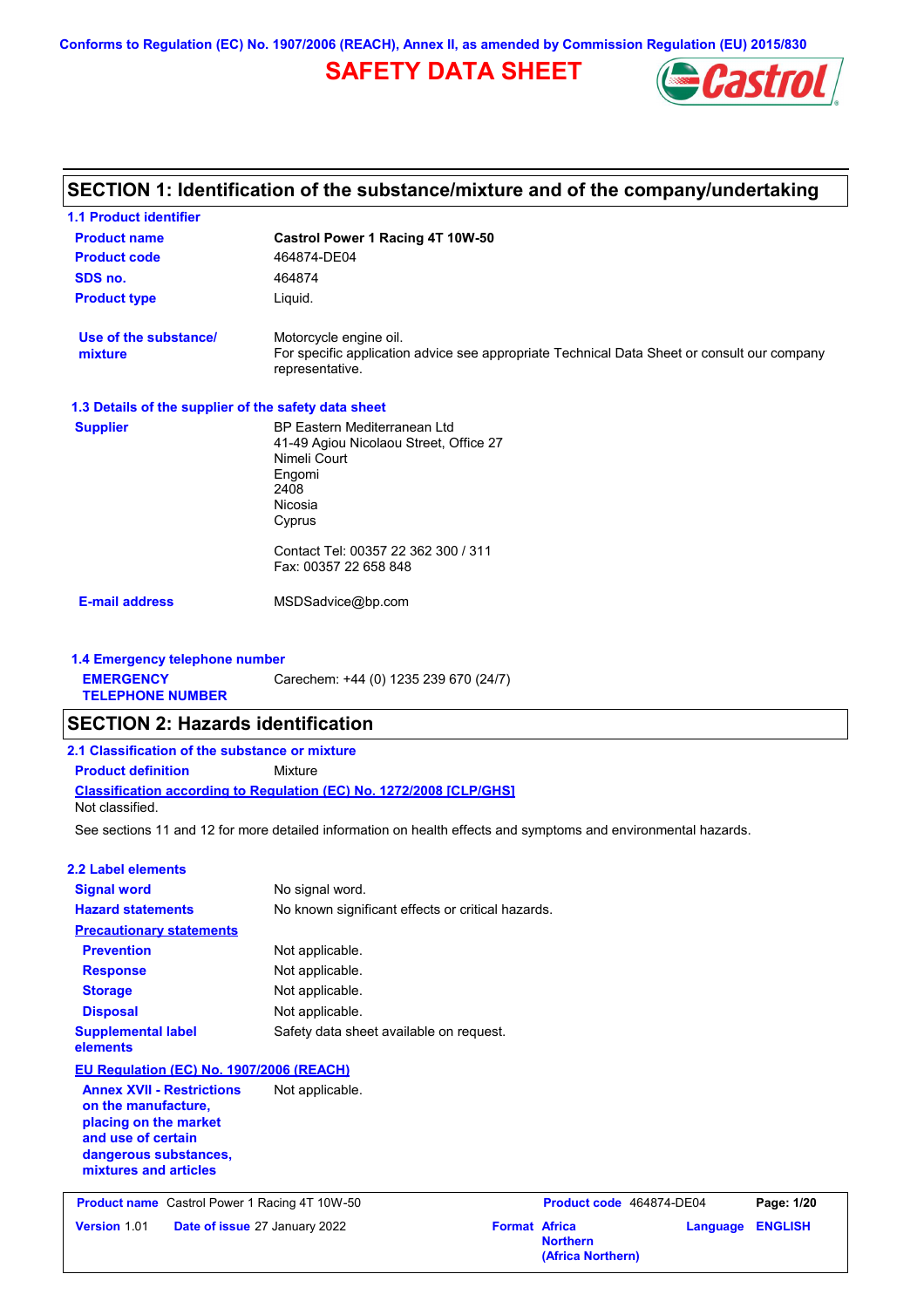# **SECTION 2: Hazards identification**

| Special packaging requirements                                                                                           |                                                                                                                                                                                                                                 |
|--------------------------------------------------------------------------------------------------------------------------|---------------------------------------------------------------------------------------------------------------------------------------------------------------------------------------------------------------------------------|
| <b>Containers to be fitted</b><br>with child-resistant<br>fastenings                                                     | Not applicable.                                                                                                                                                                                                                 |
| <b>Tactile warning of danger</b>                                                                                         | Not applicable.                                                                                                                                                                                                                 |
| 2.3 Other hazards                                                                                                        |                                                                                                                                                                                                                                 |
| <b>Results of PBT and vPvB</b><br>assessment                                                                             | Product does not meet the criteria for PBT or vPvB according to Regulation (EC) No. 1907/2006,<br>Annex XIII.                                                                                                                   |
| <b>Product meets the criteria</b><br>for PBT or vPvB according<br>to Regulation (EC) No.<br><b>1907/2006, Annex XIII</b> | This mixture does not contain any substances that are assessed to be a PBT or a vPvB.                                                                                                                                           |
| Other hazards which do<br>not result in classification                                                                   | Defatting to the skin.<br><b>USED ENGINE OILS</b><br>Used engine oil may contain hazardous components which have the potential to cause skin<br>cancer.<br>See Toxicological Information, section 11 of this Safety Data Sheet. |

# **SECTION 3: Composition/information on ingredients**

#### **3.2 Mixtures**

Mixture **Product definition**

Highly refined base oil (IP 346 DMSO extract < 3%). Proprietary performance additives.

| <b>Product/ingredient</b><br>name                         | <b>Identifiers</b>                                                                      | % | <b>Regulation (EC) No.</b><br><b>1272/2008 [CLP]</b> | <b>Type</b> |
|-----------------------------------------------------------|-----------------------------------------------------------------------------------------|---|------------------------------------------------------|-------------|
| Distillates (petroleum), hydrotreated<br>heavy paraffinic | REACH #: 01-2119484627-25 ≤5<br>EC: 265-157-1<br>CAS: 64742-54-7<br>Index: 649-467-00-8 |   | Asp. Tox. 1, H304                                    | $[1]$       |

#### **See Section 16 for the full text of the H statements declared above.**

#### **Type**

[1] Substance classified with a health or environmental hazard

[2] Substance with a workplace exposure limit

[3] Substance meets the criteria for PBT according to Regulation (EC) No. 1907/2006, Annex XIII

[4] Substance meets the criteria for vPvB according to Regulation (EC) No. 1907/2006, Annex XIII

[5] Substance of equivalent concern

[6] Additional disclosure due to company policy

Occupational exposure limits, if available, are listed in Section 8.

### **SECTION 4: First aid measures**

#### **4.1 Description of first aid measures**

| <b>Eye contact</b>                | In case of contact, immediately flush eyes with plenty of water for at least 15 minutes. Eyelids<br>should be held away from the eyeball to ensure thorough rinsing. Check for and remove any<br>contact lenses. Get medical attention. |
|-----------------------------------|-----------------------------------------------------------------------------------------------------------------------------------------------------------------------------------------------------------------------------------------|
| <b>Skin contact</b>               | Wash skin thoroughly with soap and water or use recognised skin cleanser. Remove<br>contaminated clothing and shoes. Wash clothing before reuse. Clean shoes thoroughly before<br>reuse. Get medical attention if irritation develops.  |
| <b>Inhalation</b>                 | If inhaled, remove to fresh air. Get medical attention if symptoms occur.                                                                                                                                                               |
| <b>Ingestion</b>                  | Do not induce vomiting unless directed to do so by medical personnel. Get medical attention if<br>symptoms occur.                                                                                                                       |
| <b>Protection of first-aiders</b> | No action shall be taken involving any personal risk or without suitable training.                                                                                                                                                      |

#### **4.2 Most important symptoms and effects, both acute and delayed**

See Section 11 for more detailed information on health effects and symptoms.

# **Potential acute health effects**

| <b>Inhalation</b>   | Vapour inhalation under ambient conditions is not normally a problem due to low vapour<br>pressure. |
|---------------------|-----------------------------------------------------------------------------------------------------|
| <b>Ingestion</b>    | No known significant effects or critical hazards.                                                   |
| <b>Skin contact</b> | Defatting to the skin. May cause skin dryness and irritation.                                       |
| Eye contact         | No known significant effects or critical hazards.                                                   |
|                     | Delayed and immediate effects as well as chronic effects from short and long-term exposure          |

| <b>Product name</b> Castrol Power 1 Racing 4T 10W-50 |                                      | <b>Product code</b> 464874-DE04 |                                      | Page: 2/20              |  |
|------------------------------------------------------|--------------------------------------|---------------------------------|--------------------------------------|-------------------------|--|
| <b>Version 1.01</b>                                  | <b>Date of issue 27 January 2022</b> | <b>Format Africa</b>            | <b>Northern</b><br>(Africa Northern) | <b>Language ENGLISH</b> |  |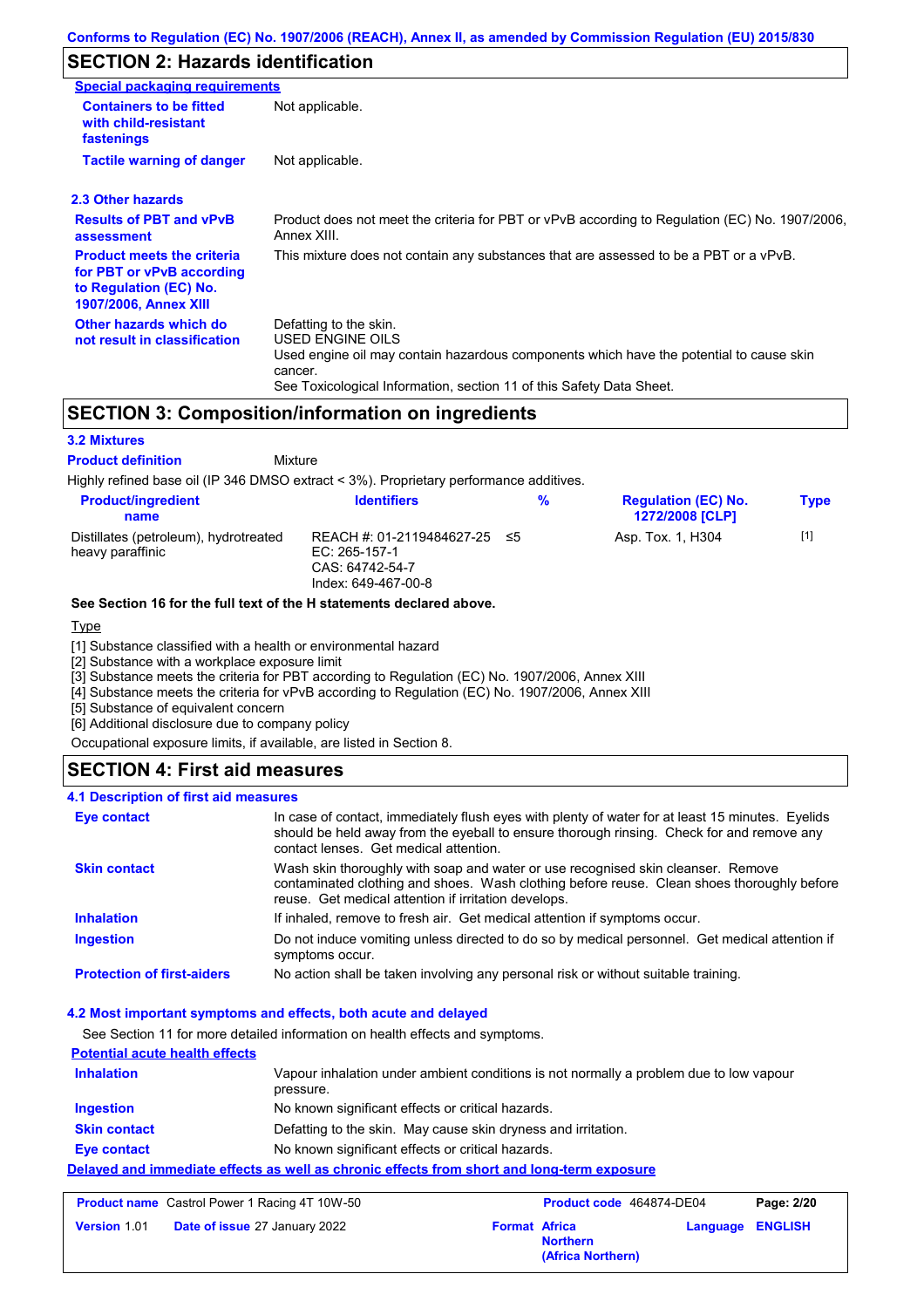# **SECTION 4: First aid measures**

| <b>Inhalation</b>   | Overexposure to the inhalation of airborne droplets or aerosols may cause irritation of the<br>respiratory tract. |
|---------------------|-------------------------------------------------------------------------------------------------------------------|
| Ingestion           | Ingestion of large quantities may cause nausea and diarrhoea.                                                     |
| <b>Skin contact</b> | Prolonged or repeated contact can defat the skin and lead to irritation and/or dermatitis.                        |
| <b>Eye contact</b>  | Potential risk of transient stinging or redness if accidental eye contact occurs.                                 |

#### **4.3 Indication of any immediate medical attention and special treatment needed**

| <b>Notes to physician</b>                                         | Treatment should in general be symptomatic and directed to relieving any effects.                                                                                                                                                                                                                                                                                 |  |  |
|-------------------------------------------------------------------|-------------------------------------------------------------------------------------------------------------------------------------------------------------------------------------------------------------------------------------------------------------------------------------------------------------------------------------------------------------------|--|--|
| <b>SECTION 5: Firefighting measures</b>                           |                                                                                                                                                                                                                                                                                                                                                                   |  |  |
| 5.1 Extinguishing media<br><b>Suitable extinguishing</b><br>media | In case of fire, use foam, dry chemical or carbon dioxide extinguisher or spray.                                                                                                                                                                                                                                                                                  |  |  |
| <b>Unsuitable extinguishing</b><br>media                          | Do not use water jet. The use of a water jet may cause the fire to spread by splashing the<br>burning product.                                                                                                                                                                                                                                                    |  |  |
| 5.2 Special hazards arising from the substance or mixture         |                                                                                                                                                                                                                                                                                                                                                                   |  |  |
| <b>Hazards from the</b><br>substance or mixture                   | In a fire or if heated, a pressure increase will occur and the container may burst.                                                                                                                                                                                                                                                                               |  |  |
| <b>Hazardous combustion</b><br>products                           | Combustion products may include the following:<br>carbon oxides (CO, CO <sub>2</sub> ) (carbon monoxide, carbon dioxide)                                                                                                                                                                                                                                          |  |  |
| <b>5.3 Advice for firefighters</b>                                |                                                                                                                                                                                                                                                                                                                                                                   |  |  |
| <b>Special precautions for</b><br>fire-fighters                   | No action shall be taken involving any personal risk or without suitable training. Promptly<br>isolate the scene by removing all persons from the vicinity of the incident if there is a fire.                                                                                                                                                                    |  |  |
| <b>Special protective</b><br>equipment for fire-fighters          | Fire-fighters should wear appropriate protective equipment and self-contained breathing<br>apparatus (SCBA) with a full face-piece operated in positive pressure mode. Clothing for fire-<br>fighters (including helmets, protective boots and gloves) conforming to European standard EN<br>469 will provide a basic level of protection for chemical incidents. |  |  |

# **SECTION 6: Accidental release measures**

|                                                          | 6.1 Personal precautions, protective equipment and emergency procedures                                                                                                                                                                                                                                                                                                                        |
|----------------------------------------------------------|------------------------------------------------------------------------------------------------------------------------------------------------------------------------------------------------------------------------------------------------------------------------------------------------------------------------------------------------------------------------------------------------|
| For non-emergency<br>personnel                           | No action shall be taken involving any personal risk or without suitable training. Evacuate<br>surrounding areas. Keep unnecessary and unprotected personnel from entering. Do not touch<br>or walk through spilt material. Floors may be slippery; use care to avoid falling. Put on<br>appropriate personal protective equipment.                                                            |
| For emergency responders                                 | If specialised clothing is required to deal with the spillage, take note of any information in<br>Section 8 on suitable and unsuitable materials. See also the information in "For non-<br>emergency personnel".                                                                                                                                                                               |
| <b>6.2 Environmental</b><br>precautions                  | Avoid dispersal of spilt material and runoff and contact with soil, waterways, drains and sewers.<br>Inform the relevant authorities if the product has caused environmental pollution (sewers,<br>waterways, soil or air).                                                                                                                                                                    |
| 6.3 Methods and material for containment and cleaning up |                                                                                                                                                                                                                                                                                                                                                                                                |
| <b>Small spill</b>                                       | Stop leak if without risk. Move containers from spill area. Absorb with an inert material and<br>place in an appropriate waste disposal container. Dispose of via a licensed waste disposal<br>contractor.                                                                                                                                                                                     |
| <b>Large spill</b>                                       | Stop leak if without risk. Move containers from spill area. Prevent entry into sewers, water<br>courses, basements or confined areas. Contain and collect spillage with non-combustible,<br>absorbent material e.g. sand, earth, vermiculite or diatomaceous earth and place in container<br>for disposal according to local regulations. Dispose of via a licensed waste disposal contractor. |
| 6.4 Reference to other<br><b>sections</b>                | See Section 1 for emergency contact information.<br>See Section 5 for firefighting measures.<br>See Section 8 for information on appropriate personal protective equipment.<br>See Section 12 for environmental precautions.<br>See Section 13 for additional waste treatment information.                                                                                                     |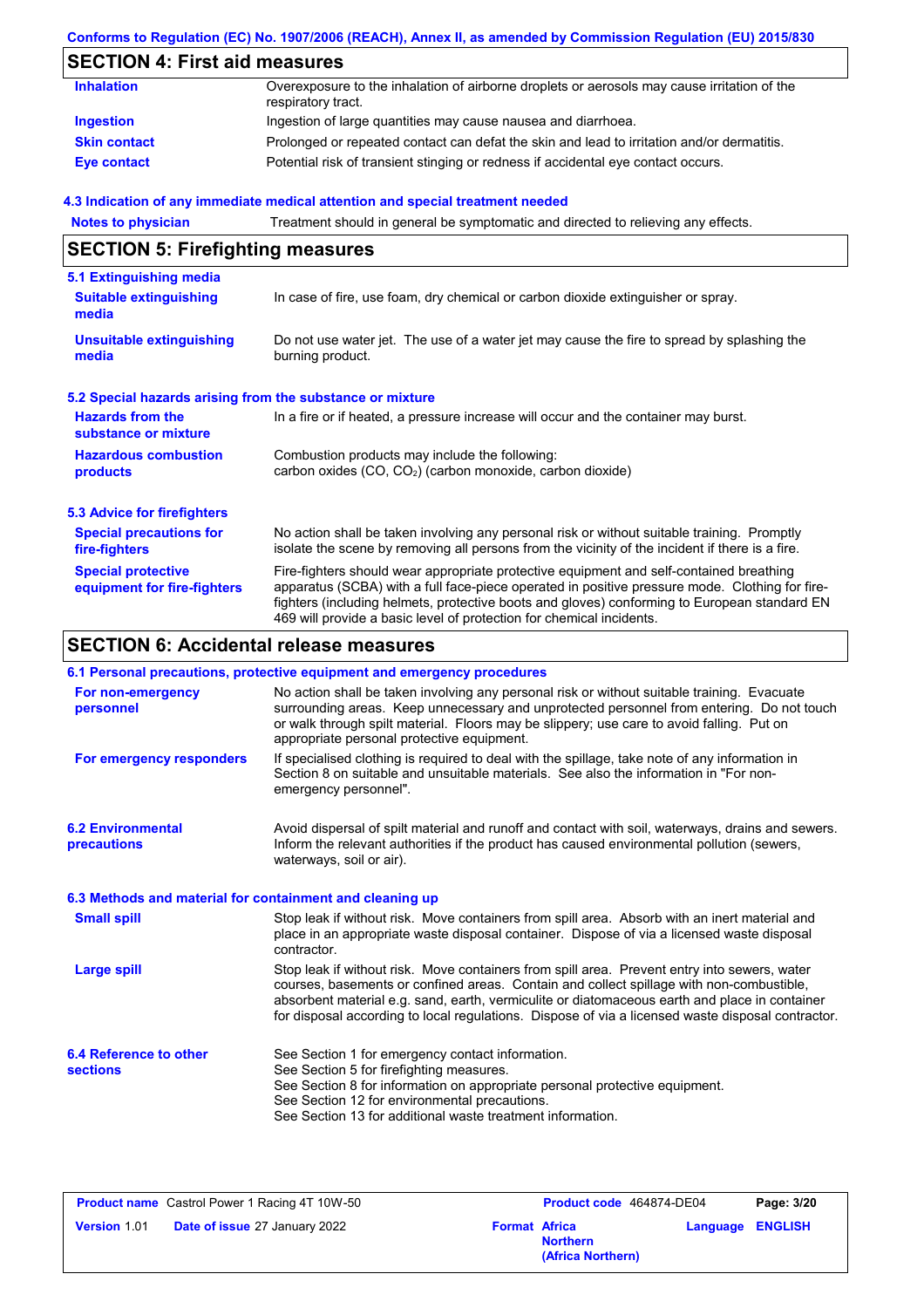# **SECTION 7: Handling and storage**

| 7.1 Precautions for safe handling                                      |                                                                                                                                                                                                                                                                                                                                                                                                                                                                                          |
|------------------------------------------------------------------------|------------------------------------------------------------------------------------------------------------------------------------------------------------------------------------------------------------------------------------------------------------------------------------------------------------------------------------------------------------------------------------------------------------------------------------------------------------------------------------------|
| <b>Protective measures</b>                                             | Put on appropriate personal protective equipment.                                                                                                                                                                                                                                                                                                                                                                                                                                        |
| <b>Advice on general</b><br>occupational hygiene                       | Eating, drinking and smoking should be prohibited in areas where this material is handled,<br>stored and processed. Wash thoroughly after handling. Remove contaminated clothing and<br>protective equipment before entering eating areas. See also Section 8 for additional<br>information on hygiene measures.                                                                                                                                                                         |
| 7.2 Conditions for safe<br>storage, including any<br>incompatibilities | Store in accordance with local requlations. Store in a dry, cool and well-ventilated area, away<br>from incompatible materials (see Section 10). Keep away from heat and direct sunlight. Keep<br>container tightly closed and sealed until ready for use. Containers that have been opened must<br>be carefully resealed and kept upright to prevent leakage. Store and use only in equipment/<br>containers designed for use with this product. Do not store in unlabelled containers. |
| <b>Not suitable</b>                                                    | Prolonged exposure to elevated temperature                                                                                                                                                                                                                                                                                                                                                                                                                                               |

### **SECTION 8: Exposure controls/personal protection**

#### **8.1 Control parameters**

#### **Occupational exposure limits**

#### No exposure limit value known.

Whilst specific OELs for certain components may be shown in this section, other components may be present in any mist, vapour or dust produced. Therefore, the specific OELs may not be applicable to the product as a whole and are provided for guidance only.

**Recommended monitoring procedures** If this product contains ingredients with exposure limits, personal, workplace atmosphere or biological monitoring may be required to determine the effectiveness of the ventilation or other control measures and/or the necessity to use respiratory protective equipment. Reference should be made to monitoring standards, such as the following: European Standard EN 689 (Workplace atmospheres - Guidance for the assessment of exposure by inhalation to chemical agents for comparison with limit values and measurement strategy) European Standard EN 14042 (Workplace atmospheres - Guide for the application and use of procedures for the assessment of exposure to chemical and biological agents) European Standard EN 482 (Workplace atmospheres - General requirements for the performance of procedures for the measurement of chemical agents) Reference to national guidance documents for methods for the determination of hazardous substances will also be required.

#### **Derived No Effect Level**

No DNELs/DMELs available.

#### **Predicted No Effect Concentration**

No PNECs available

| <b>Appropriate engineering</b><br><b>controls</b> | Provide exhaust ventilation or other engineering controls to keep the relevant airborne<br>concentrations below their respective occupational exposure limits.<br>All activities involving chemicals should be assessed for their risks to health, to ensure<br>exposures are adequately controlled. Personal protective equipment should only be considered<br>after other forms of control measures (e.g. engineering controls) have been suitably evaluated.<br>Personal protective equipment should conform to appropriate standards, be suitable for use, be<br>kept in good condition and properly maintained.<br>Your supplier of personal protective equipment should be consulted for advice on selection and<br>appropriate standards. For further information contact your national organisation for standards.<br>The final choice of protective equipment will depend upon a risk assessment. It is important to<br>ensure that all items of personal protective equipment are compatible. |
|---------------------------------------------------|---------------------------------------------------------------------------------------------------------------------------------------------------------------------------------------------------------------------------------------------------------------------------------------------------------------------------------------------------------------------------------------------------------------------------------------------------------------------------------------------------------------------------------------------------------------------------------------------------------------------------------------------------------------------------------------------------------------------------------------------------------------------------------------------------------------------------------------------------------------------------------------------------------------------------------------------------------------------------------------------------------|
| <b>Individual protection measures</b>             |                                                                                                                                                                                                                                                                                                                                                                                                                                                                                                                                                                                                                                                                                                                                                                                                                                                                                                                                                                                                         |
| <b>Hygiene measures</b>                           | Wash hands, forearms and face thoroughly after handling chemical products, before eating,<br>smoking and using the lavatory and at the end of the working period. Ensure that eyewash<br>stations and safety showers are close to the workstation location.                                                                                                                                                                                                                                                                                                                                                                                                                                                                                                                                                                                                                                                                                                                                             |
| <b>Respiratory protection</b>                     | In case of insufficient ventilation, wear suitable respiratory equipment.<br>The correct choice of respiratory protection depends upon the chemicals being handled, the<br>conditions of work and use, and the condition of the respiratory equipment. Safety procedures<br>should be developed for each intended application. Respiratory protection equipment should<br>therefore be chosen in consultation with the supplier/manufacturer and with a full assessment<br>of the working conditions.                                                                                                                                                                                                                                                                                                                                                                                                                                                                                                   |
| <b>Eye/face protection</b>                        | Safety glasses with side shields.                                                                                                                                                                                                                                                                                                                                                                                                                                                                                                                                                                                                                                                                                                                                                                                                                                                                                                                                                                       |
| <b>Skin protection</b>                            |                                                                                                                                                                                                                                                                                                                                                                                                                                                                                                                                                                                                                                                                                                                                                                                                                                                                                                                                                                                                         |

| <b>Product name</b> Castrol Power 1 Racing 4T 10W-50 |                                      | Product code 464874-DE04 |                                      | Page: 4/20 |                         |
|------------------------------------------------------|--------------------------------------|--------------------------|--------------------------------------|------------|-------------------------|
| <b>Version 1.01</b>                                  | <b>Date of issue 27 January 2022</b> | <b>Format Africa</b>     | <b>Northern</b><br>(Africa Northern) |            | <b>Language ENGLISH</b> |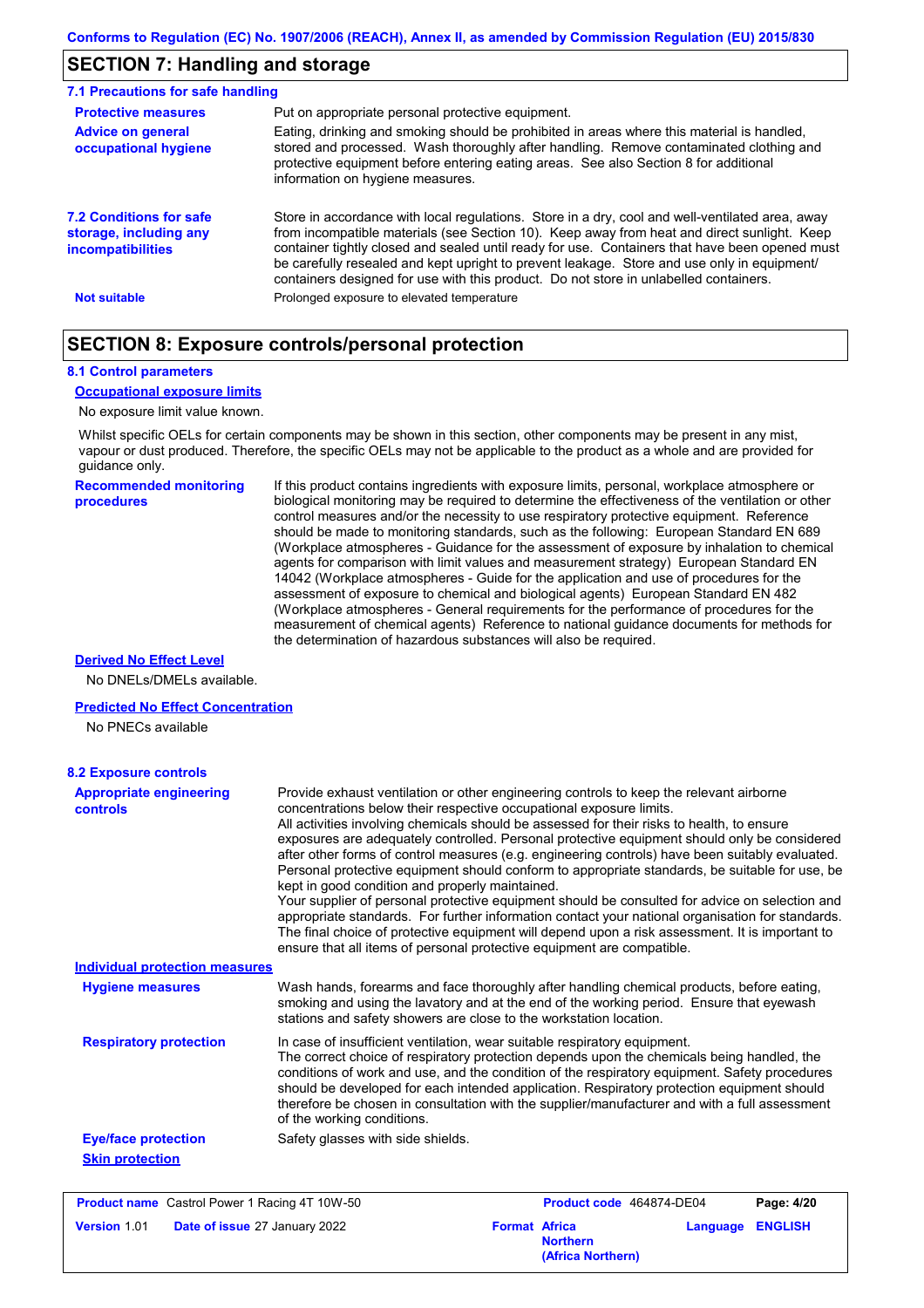#### **SECTION 8: Exposure controls/personal protection**

#### **Hand protection General Information:**

Because specific work environments and material handling practices vary, safety procedures should be developed for each intended application. The correct choice of protective gloves depends upon the chemicals being handled, and the conditions of work and use. Most gloves provide protection for only a limited time before they must be discarded and replaced (even the best chemically resistant gloves will break down after repeated chemical exposures).

Gloves should be chosen in consultation with the supplier / manufacturer and taking account of a full assessment of the working conditions.

Recommended: Nitrile gloves. **Breakthrough time:**

Breakthrough time data are generated by glove manufacturers under laboratory test conditions and represent how long a glove can be expected to provide effective permeation resistance. It is important when following breakthrough time recommendations that actual workplace conditions are taken into account. Always consult with your glove supplier for up-to-date technical information on breakthrough times for the recommended glove type. Our recommendations on the selection of gloves are as follows:

Continuous contact:

Gloves with a minimum breakthrough time of 240 minutes, or >480 minutes if suitable gloves can be obtained.

If suitable gloves are not available to offer that level of protection, gloves with shorter breakthrough times may be acceptable as long as appropriate glove maintenance and replacement regimes are determined and adhered to.

Short-term / splash protection:

Recommended breakthrough times as above.

It is recognised that for short-term, transient exposures, gloves with shorter breakthrough times may commonly be used. Therefore, appropriate maintenance and replacement regimes must be determined and rigorously followed.

#### **Glove Thickness:**

For general applications, we recommend gloves with a thickness typically greater than 0.35 mm.

It should be emphasised that glove thickness is not necessarily a good predictor of glove resistance to a specific chemical, as the permeation efficiency of the glove will be dependent on the exact composition of the glove material. Therefore, glove selection should also be based on consideration of the task requirements and knowledge of breakthrough times. Glove thickness may also vary depending on the glove manufacturer, the glove type and the glove model. Therefore, the manufacturers' technical data should always be taken into account to ensure selection of the most appropriate glove for the task.

Note: Depending on the activity being conducted, gloves of varying thickness may be required for specific tasks. For example:

 • Thinner gloves (down to 0.1 mm or less) may be required where a high degree of manual dexterity is needed. However, these gloves are only likely to give short duration protection and would normally be just for single use applications, then disposed of.

 • Thicker gloves (up to 3 mm or more) may be required where there is a mechanical (as well as a chemical) risk i.e. where there is abrasion or puncture potential.

**Skin and body**

Use of protective clothing is good industrial practice.

Personal protective equipment for the body should be selected based on the task being performed and the risks involved and should be approved by a specialist before handling this product.

Cotton or polyester/cotton overalls will only provide protection against light superficial contamination that will not soak through to the skin. Overalls should be laundered on a regular basis. When the risk of skin exposure is high (e.g. when cleaning up spillages or if there is a risk of splashing) then chemical resistant aprons and/or impervious chemical suits and boots will be required.

|                     | <b>Product name</b> Castrol Power 1 Racing 4T 10W-50 |                      | <b>Product co</b> |
|---------------------|------------------------------------------------------|----------------------|-------------------|
| <b>Version 1.01</b> | <b>Date of issue 27 January 2022</b>                 | <b>Format Africa</b> |                   |

| Castrol Power 1 Racing 4T 10W-50                             | Product code 464874-DE04             | Page: 5/20              |  |
|--------------------------------------------------------------|--------------------------------------|-------------------------|--|
| <b>Date of issue 27 January 2022</b><br><b>Format Africa</b> | <b>Northern</b><br>(Africa Northern) | <b>Language ENGLISH</b> |  |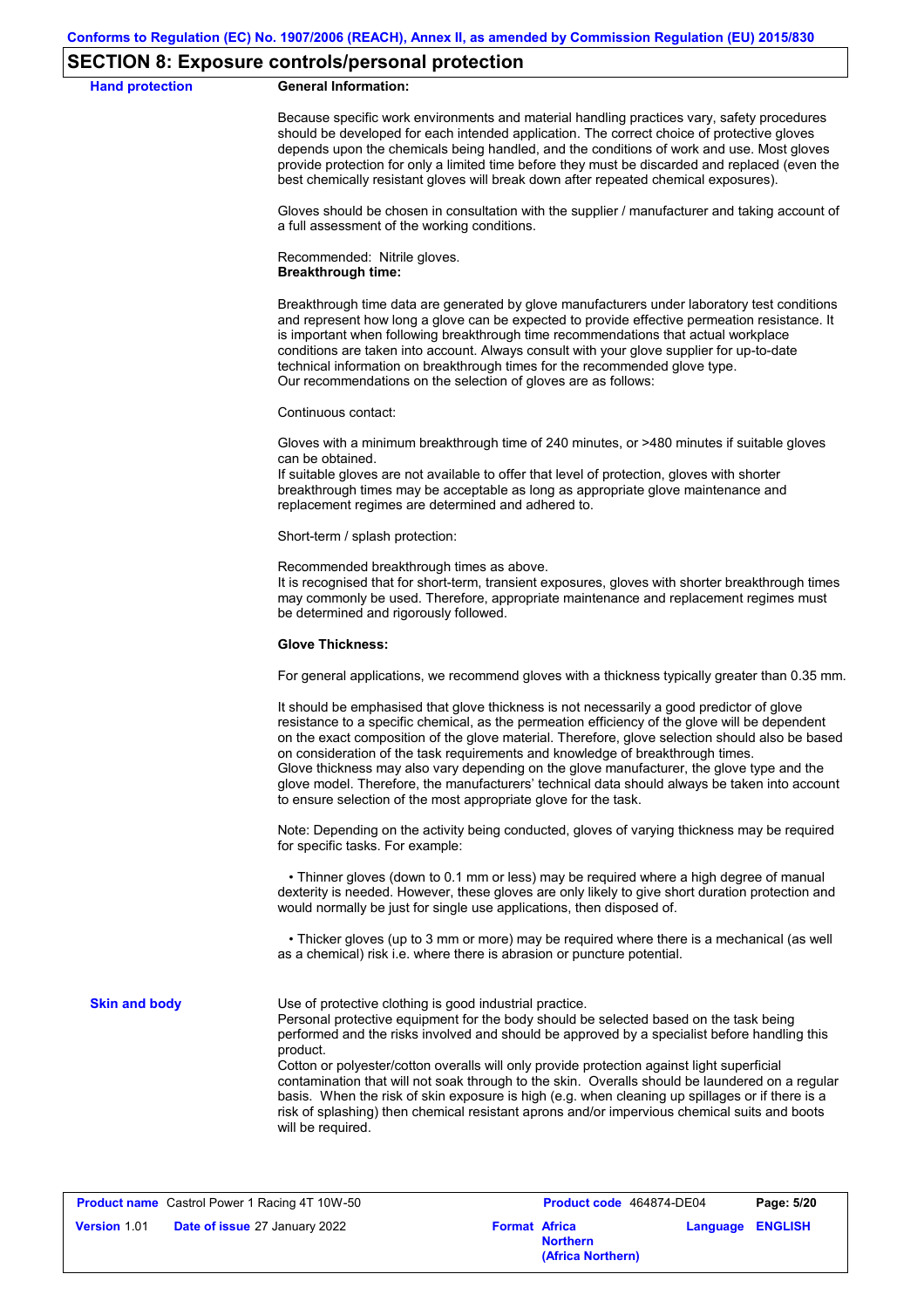# **SECTION 8: Exposure controls/personal protection**

| <b>Refer to standards:</b>                | Respiratory protection: EN 529<br>Gloves: EN 420, EN 374<br>Eye protection: EN 166<br>Filtering half-mask: EN 149<br>Filtering half-mask with valve: EN 405<br>Half-mask: EN 140 plus filter<br>Full-face mask: EN 136 plus filter<br>Particulate filters: EN 143<br>Gas/combined filters: EN 14387                           |
|-------------------------------------------|-------------------------------------------------------------------------------------------------------------------------------------------------------------------------------------------------------------------------------------------------------------------------------------------------------------------------------|
| <b>Environmental exposure</b><br>controls | Emissions from ventilation or work process equipment should be checked to ensure they<br>comply with the requirements of environmental protection legislation. In some cases, fume<br>scrubbers, filters or engineering modifications to the process equipment will be necessary to<br>reduce emissions to acceptable levels. |

# **SECTION 9: Physical and chemical properties**

**9.1 Information on basic physical and chemical properties**

| <b>Appearance</b>                                      |                                                                                                                                             |
|--------------------------------------------------------|---------------------------------------------------------------------------------------------------------------------------------------------|
| <b>Physical state</b>                                  | Liquid.                                                                                                                                     |
| <b>Colour</b>                                          | Red.                                                                                                                                        |
| Odour                                                  | Not available.                                                                                                                              |
| <b>Odour threshold</b>                                 | Not available.                                                                                                                              |
| pH                                                     | Not applicable.                                                                                                                             |
| <b>Melting point/freezing point</b>                    | Not available.                                                                                                                              |
| Initial boiling point and boiling<br>range             | Not available.                                                                                                                              |
| <b>Pour point</b>                                      | $-36 °C$                                                                                                                                    |
| <b>Flash point</b>                                     | Closed cup: 205°C (401°F) [Pensky-Martens]                                                                                                  |
| <b>Evaporation rate</b>                                | Not available.                                                                                                                              |
| <b>Flammability (solid, gas)</b>                       | Not available.                                                                                                                              |
| <b>Upper/lower flammability or</b><br>explosive limits | Not available.                                                                                                                              |
| <b>Vapour pressure</b>                                 | Not available.                                                                                                                              |
| <b>Vapour density</b>                                  | Not available.                                                                                                                              |
| <b>Relative density</b>                                | Not available.                                                                                                                              |
| <b>Density</b>                                         | <1000 kg/m <sup>3</sup> (<1 g/cm <sup>3</sup> ) at 15 <sup>°</sup> C                                                                        |
| <b>Solubility(ies)</b>                                 | insoluble in water.                                                                                                                         |
| <b>Partition coefficient: n-octanol/</b><br>water      | Not applicable.                                                                                                                             |
| <b>Auto-ignition temperature</b>                       | Not available.                                                                                                                              |
| <b>Decomposition temperature</b>                       | Not available.                                                                                                                              |
| <b>Viscosity</b>                                       | Kinematic: 113.2 mm <sup>2</sup> /s (113.2 cSt) at $40^{\circ}$ C<br>Kinematic: 16.4 to 17.8 mm <sup>2</sup> /s (16.4 to 17.8 cSt) at 100°C |
| <b>Explosive properties</b>                            | Not available.                                                                                                                              |
| <b>Oxidising properties</b>                            | Not available.                                                                                                                              |

#### **9.2 Other information**

No additional information.

| <b>SECTION 10: Stability and reactivity</b>                                                 |                                                                                                                                                                         |                      |                                      |          |                |
|---------------------------------------------------------------------------------------------|-------------------------------------------------------------------------------------------------------------------------------------------------------------------------|----------------------|--------------------------------------|----------|----------------|
| <b>10.1 Reactivity</b>                                                                      | No specific test data available for this product. Refer to Conditions to avoid and Incompatible<br>materials for additional information.                                |                      |                                      |          |                |
| <b>10.2 Chemical stability</b>                                                              | The product is stable.                                                                                                                                                  |                      |                                      |          |                |
| <b>10.3 Possibility of</b><br>hazardous reactions                                           | Under normal conditions of storage and use, hazardous reactions will not occur.<br>Under normal conditions of storage and use, hazardous polymerisation will not occur. |                      |                                      |          |                |
| <b>10.4 Conditions to avoid</b><br>Avoid all possible sources of ignition (spark or flame). |                                                                                                                                                                         |                      |                                      |          |                |
| <b>Product name</b> Castrol Power 1 Racing 4T 10W-50                                        |                                                                                                                                                                         |                      | Product code 464874-DE04             |          | Page: 6/20     |
| Version 1.01                                                                                | Date of issue 27 January 2022                                                                                                                                           | <b>Format Africa</b> | <b>Northern</b><br>(Africa Northern) | Language | <b>ENGLISH</b> |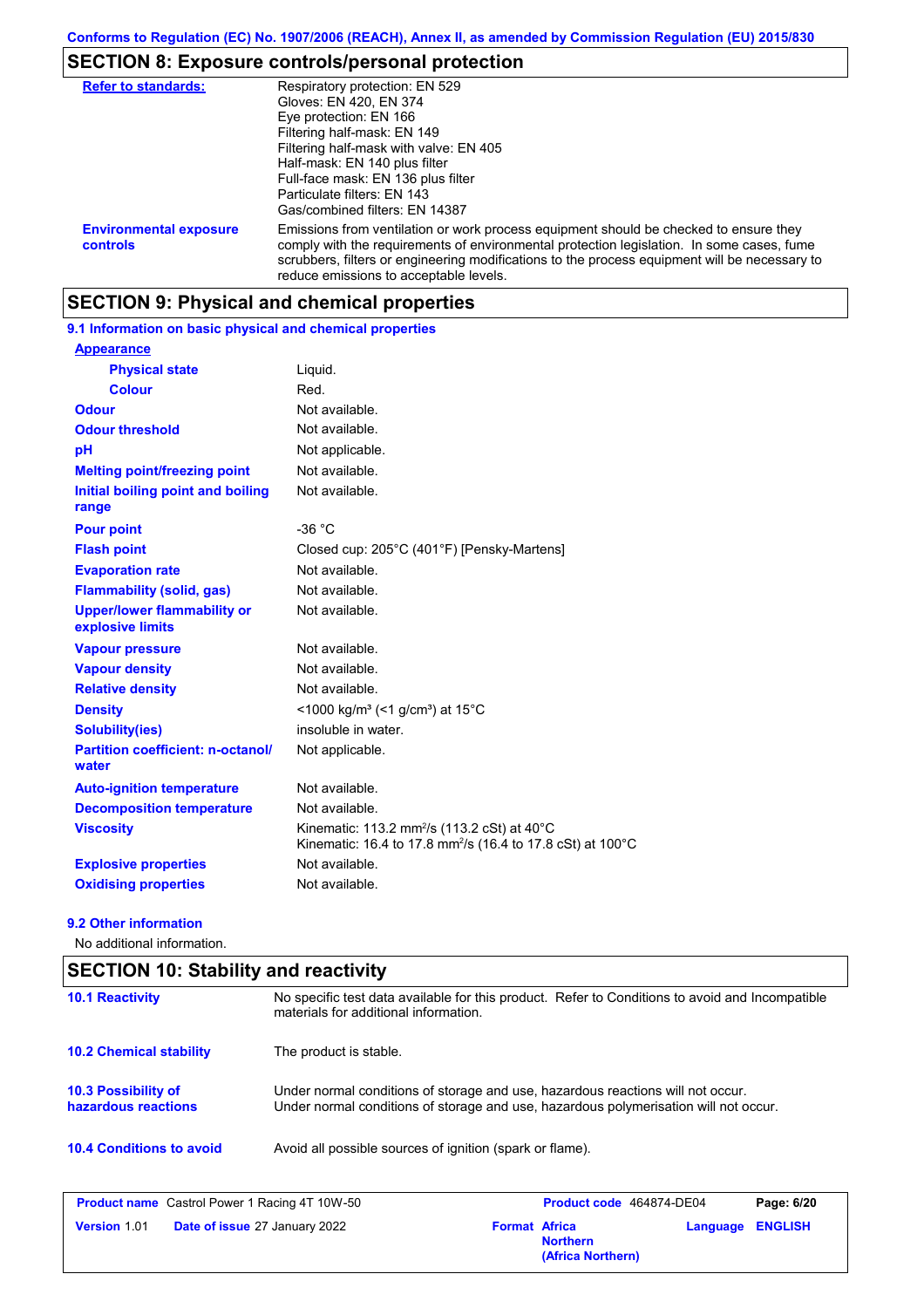| 10.5 Incompatible materials                        | Reactive or incompatible with the following materials: oxidising materials.                                                                                                                                                                                                                                                                                                                              |
|----------------------------------------------------|----------------------------------------------------------------------------------------------------------------------------------------------------------------------------------------------------------------------------------------------------------------------------------------------------------------------------------------------------------------------------------------------------------|
| <b>10.6 Hazardous</b><br>decomposition products    | Under normal conditions of storage and use, hazardous decomposition products should not be<br>produced.                                                                                                                                                                                                                                                                                                  |
| <b>SECTION 11: Toxicological information</b>       |                                                                                                                                                                                                                                                                                                                                                                                                          |
| 11.1 Information on toxicological effects          |                                                                                                                                                                                                                                                                                                                                                                                                          |
| <b>Acute toxicity estimates</b><br>Not available.  |                                                                                                                                                                                                                                                                                                                                                                                                          |
| <b>Information on likely</b><br>routes of exposure | Routes of entry anticipated: Dermal, Inhalation.                                                                                                                                                                                                                                                                                                                                                         |
| <b>Potential acute health effects</b>              |                                                                                                                                                                                                                                                                                                                                                                                                          |
| <b>Inhalation</b>                                  | Vapour inhalation under ambient conditions is not normally a problem due to low vapour<br>pressure.                                                                                                                                                                                                                                                                                                      |
| <b>Ingestion</b>                                   | No known significant effects or critical hazards.                                                                                                                                                                                                                                                                                                                                                        |
| <b>Skin contact</b>                                | Defatting to the skin. May cause skin dryness and irritation.                                                                                                                                                                                                                                                                                                                                            |
| <b>Eye contact</b>                                 | No known significant effects or critical hazards.                                                                                                                                                                                                                                                                                                                                                        |
|                                                    | <b>Symptoms related to the physical, chemical and toxicological characteristics</b>                                                                                                                                                                                                                                                                                                                      |
| <b>Inhalation</b>                                  | No specific data.                                                                                                                                                                                                                                                                                                                                                                                        |
| <b>Ingestion</b>                                   | No specific data.                                                                                                                                                                                                                                                                                                                                                                                        |
| <b>Skin contact</b>                                | Adverse symptoms may include the following:<br>irritation<br>dryness<br>cracking                                                                                                                                                                                                                                                                                                                         |
| <b>Eye contact</b>                                 | No specific data.                                                                                                                                                                                                                                                                                                                                                                                        |
|                                                    | Delayed and immediate effects as well as chronic effects from short and long-term exposure                                                                                                                                                                                                                                                                                                               |
| <b>Inhalation</b>                                  | Overexposure to the inhalation of airborne droplets or aerosols may cause irritation of the<br>respiratory tract.                                                                                                                                                                                                                                                                                        |
| <b>Ingestion</b>                                   | Ingestion of large quantities may cause nausea and diarrhoea.                                                                                                                                                                                                                                                                                                                                            |
| <b>Skin contact</b>                                | Prolonged or repeated contact can defat the skin and lead to irritation and/or dermatitis.                                                                                                                                                                                                                                                                                                               |
| <b>Eye contact</b>                                 | Potential risk of transient stinging or redness if accidental eye contact occurs.                                                                                                                                                                                                                                                                                                                        |
| <b>Potential chronic health effects</b>            |                                                                                                                                                                                                                                                                                                                                                                                                          |
| <b>General</b>                                     | USED ENGINE OILS<br>Combustion products resulting from the operation of internal combustion engines contaminate<br>engine oils during use. Used engine oil may contain hazardous components which have the<br>potential to cause skin cancer. Frequent or prolonged contact with all types and makes of used<br>engine oil must therefore be avoided and a high standard of personal hygiene maintained. |
| <b>Carcinogenicity</b>                             | No known significant effects or critical hazards.                                                                                                                                                                                                                                                                                                                                                        |
| <b>Mutagenicity</b>                                | No known significant effects or critical hazards.                                                                                                                                                                                                                                                                                                                                                        |
| <b>Developmental effects</b>                       | No known significant effects or critical hazards.                                                                                                                                                                                                                                                                                                                                                        |
| <b>Fertility effects</b>                           | No known significant effects or critical hazards.                                                                                                                                                                                                                                                                                                                                                        |
| <b>SECTION 12: Ecological information</b>          |                                                                                                                                                                                                                                                                                                                                                                                                          |
|                                                    |                                                                                                                                                                                                                                                                                                                                                                                                          |
| <b>12.1 Toxicity</b>                               |                                                                                                                                                                                                                                                                                                                                                                                                          |

### **12.3 Bioaccumulative potential**

This product is not expected to bioaccumulate through food chains in the environment.

### **12.4 Mobility in soil Soil/water partition**

Not available.

**coefficient (KOC)**

**Mobility** Spillages may penetrate the soil causing ground water contamination.

|                     | <b>Product name</b> Castrol Power 1 Racing 4T 10W-50 |                      | <b>Product co</b> |
|---------------------|------------------------------------------------------|----------------------|-------------------|
| <b>Version 1.01</b> | <b>Date of issue 27 January 2022</b>                 | <b>Format Africa</b> |                   |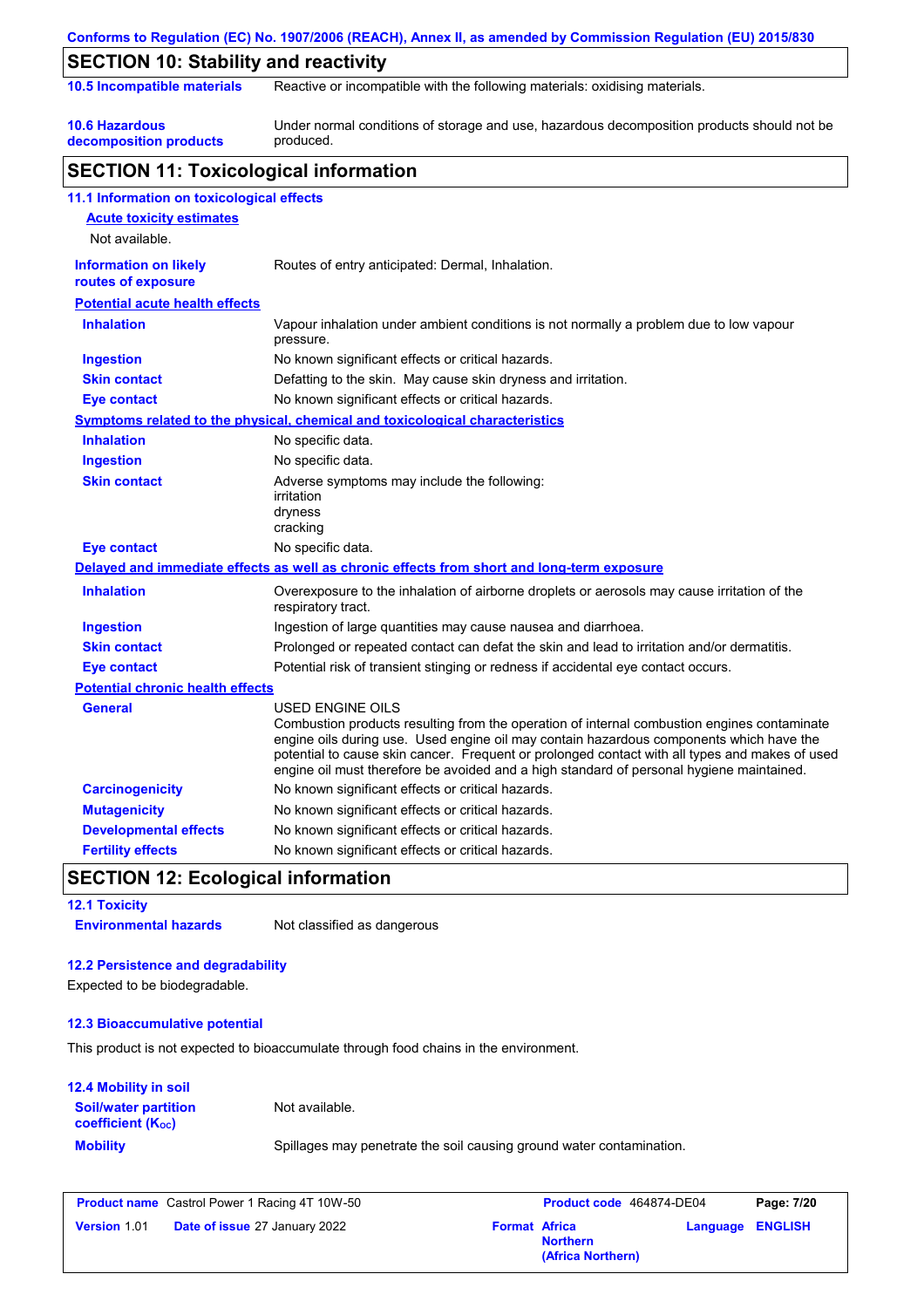|  | Conforms to Regulation (EC) No. 1907/2006 (REACH), Annex II, as amended by Commission Regulation (EU) 2015/830 |  |
|--|----------------------------------------------------------------------------------------------------------------|--|
|--|----------------------------------------------------------------------------------------------------------------|--|

# **SECTION 12: Ecological information**

**12.5 Results of PBT and vPvB assessment**

Product does not meet the criteria for PBT or vPvB according to Regulation (EC) No. 1907/2006, Annex XIII.

#### **12.6 Other adverse effects**

**Other ecological information**

Spills may form a film on water surfaces causing physical damage to organisms. Oxygen transfer could also be impaired.

### **SECTION 13: Disposal considerations**

# **European waste catalogue (EWC) Hazardous waste** Yes. Where possible, arrange for product to be recycled. Dispose of via an authorised person/ licensed waste disposal contractor in accordance with local regulations. **Methods of disposal 13.1 Waste treatment methods Product Waste code Waste designation** 13 02 05\* | mineral-based non-chlorinated engine, gear and lubricating oils

However, deviation from the intended use and/or the presence of any potential contaminants may require an alternative waste disposal code to be assigned by the end user.

#### **Packaging**

| <b>Methods of disposal</b> | Where possible, arrange for product to be recycled. Dispose of via an authorised person/<br>licensed waste disposal contractor in accordance with local regulations.                                                                    |
|----------------------------|-----------------------------------------------------------------------------------------------------------------------------------------------------------------------------------------------------------------------------------------|
| <b>Special precautions</b> | This material and its container must be disposed of in a safe way. Empty containers or liners<br>may retain some product residues. Avoid dispersal of spilt material and runoff and contact with<br>soil, waterways, drains and sewers. |
| <b>References</b>          | Commission 2014/955/EU<br>Directive 2008/98/EC                                                                                                                                                                                          |

# **SECTION 14: Transport information**

|                                           | <b>ADR/RID</b> | <b>ADN</b>     | <b>IMDG</b>    | <b>IATA</b>    |
|-------------------------------------------|----------------|----------------|----------------|----------------|
| 14.1 UN number                            | Not regulated. | Not regulated. | Not regulated. | Not regulated. |
| 14.2 UN proper<br>shipping name           |                |                |                |                |
| <b>14.3 Transport</b><br>hazard class(es) |                |                |                |                |
| 14.4 Packing<br>group                     |                |                |                |                |
| 14.5<br><b>Environmental</b><br>hazards   | No.            | No.            | No.            | No.            |
| <b>Additional</b><br>information          |                |                |                |                |

**14.6 Special precautions for user** Not available.

**14.7 Transport in bulk according to IMO instruments**

Not available.

|                     | <b>Product name</b> Castrol Power 1 Racing 4T 10W-50 |                      | <b>Product code</b> 464874-DE04      |                         | Page: 8/20 |
|---------------------|------------------------------------------------------|----------------------|--------------------------------------|-------------------------|------------|
| <b>Version 1.01</b> | <b>Date of issue 27 January 2022</b>                 | <b>Format Africa</b> | <b>Northern</b><br>(Africa Northern) | <b>Language ENGLISH</b> |            |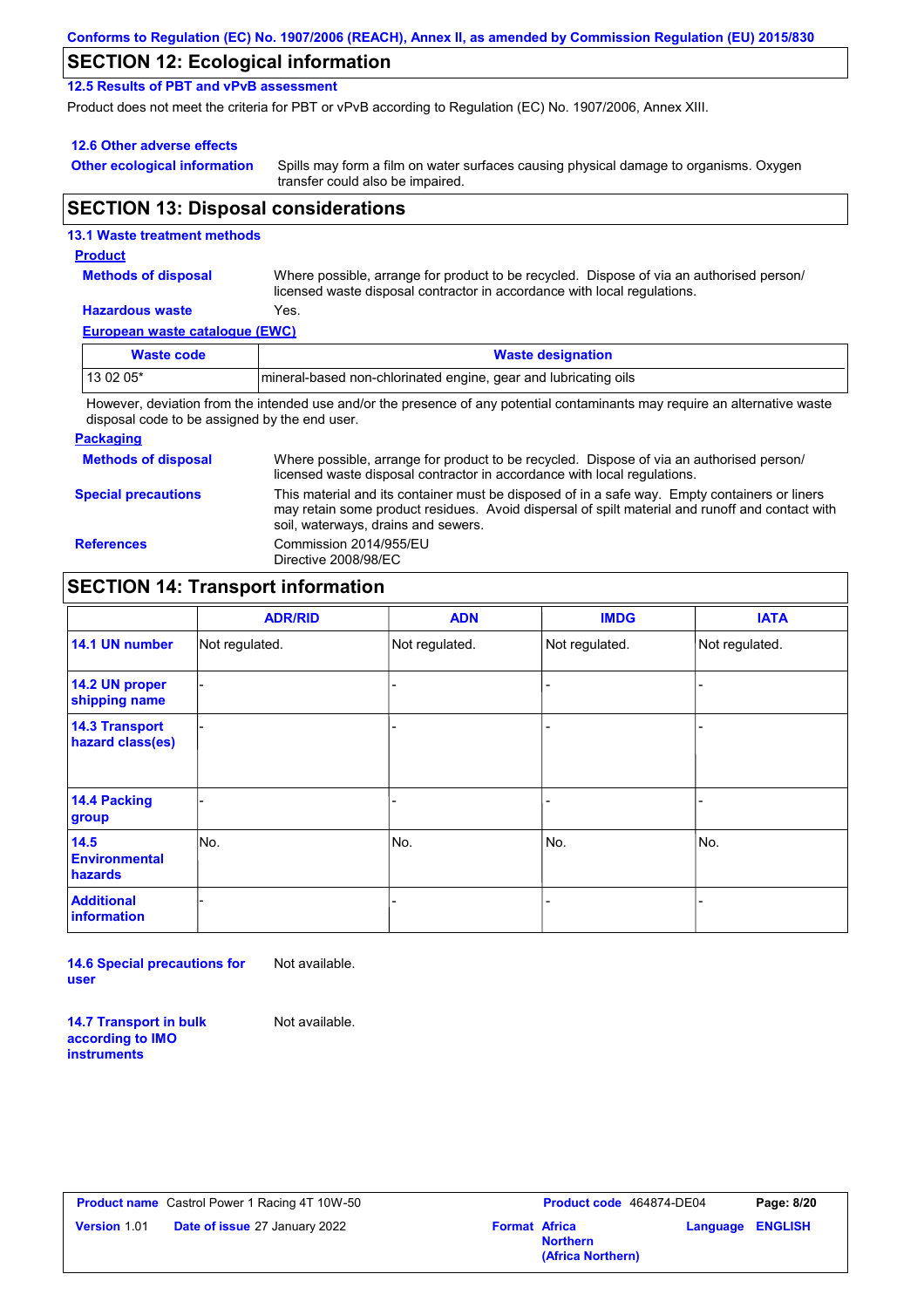# **SECTION 15: Regulatory information**

| $\overline{0}$ . $\overline{0}$ , $\overline{0}$ , $\overline{0}$ , $\overline{0}$ , $\overline{0}$ , $\overline{0}$ , $\overline{0}$ , $\overline{0}$ , $\overline{0}$ , $\overline{0}$ , $\overline{0}$ , $\overline{0}$ , $\overline{0}$ , $\overline{0}$ , $\overline{0}$ , $\overline{0}$ , $\overline{0}$ , $\overline{0}$ , $\overline{0}$ , |                                                                                                                                                                                           |
|-----------------------------------------------------------------------------------------------------------------------------------------------------------------------------------------------------------------------------------------------------------------------------------------------------------------------------------------------------|-------------------------------------------------------------------------------------------------------------------------------------------------------------------------------------------|
|                                                                                                                                                                                                                                                                                                                                                     | 15.1 Safety, health and environmental regulations/legislation specific for the substance or mixture                                                                                       |
| EU Regulation (EC) No. 1907/2006 (REACH)                                                                                                                                                                                                                                                                                                            |                                                                                                                                                                                           |
|                                                                                                                                                                                                                                                                                                                                                     | <b>Annex XIV - List of substances subject to authorisation</b>                                                                                                                            |
| <b>Annex XIV</b>                                                                                                                                                                                                                                                                                                                                    |                                                                                                                                                                                           |
| None of the components are listed.                                                                                                                                                                                                                                                                                                                  |                                                                                                                                                                                           |
| <b>Substances of very high concern</b>                                                                                                                                                                                                                                                                                                              |                                                                                                                                                                                           |
| None of the components are listed.                                                                                                                                                                                                                                                                                                                  |                                                                                                                                                                                           |
| <b>Other regulations</b>                                                                                                                                                                                                                                                                                                                            |                                                                                                                                                                                           |
| <b>REACH Status</b>                                                                                                                                                                                                                                                                                                                                 | The company, as identified in Section 1, sells this product in the EU in compliance with the<br>current requirements of REACH.                                                            |
| <b>United States inventory</b><br>(TSCA 8b)                                                                                                                                                                                                                                                                                                         | All components are active or exempted.                                                                                                                                                    |
| <b>Australia inventory (AIIC)</b>                                                                                                                                                                                                                                                                                                                   | At least one component is not listed.                                                                                                                                                     |
| <b>Canada inventory</b>                                                                                                                                                                                                                                                                                                                             | All components are listed or exempted.                                                                                                                                                    |
| <b>China inventory (IECSC)</b>                                                                                                                                                                                                                                                                                                                      | All components are listed or exempted.                                                                                                                                                    |
| <b>Japan inventory (CSCL)</b>                                                                                                                                                                                                                                                                                                                       | All components are listed or exempted.                                                                                                                                                    |
| <b>Korea inventory (KECI)</b>                                                                                                                                                                                                                                                                                                                       | All components are listed or exempted.                                                                                                                                                    |
| <b>Philippines inventory</b><br>(PICCS)                                                                                                                                                                                                                                                                                                             | All components are listed or exempted.                                                                                                                                                    |
| <b>Taiwan Chemical</b><br><b>Substances Inventory</b><br>(TCSI)                                                                                                                                                                                                                                                                                     | All components are listed or exempted.                                                                                                                                                    |
| Ozone depleting substances (1005/2009/EU)<br>Not listed.                                                                                                                                                                                                                                                                                            |                                                                                                                                                                                           |
| Prior Informed Consent (PIC) (649/2012/EU)<br>Not listed.                                                                                                                                                                                                                                                                                           |                                                                                                                                                                                           |
| <b>Seveso Directive</b>                                                                                                                                                                                                                                                                                                                             |                                                                                                                                                                                           |
| This product is not controlled under the Seveso Directive.<br><b>National regulations</b>                                                                                                                                                                                                                                                           |                                                                                                                                                                                           |
| <b>15.2 Chemical safety</b><br>assessment                                                                                                                                                                                                                                                                                                           | A Chemical Safety Assessment has been carried out for one or more of the substances within<br>this mixture. A Chemical Safety Assessment has not been carried out for the mixture itself. |

# **SECTION 16: Other information**

| <b>Abbreviations and acronyms</b>                    | ADN = European Provisions concerning the International Carriage of Dangerous Goods by<br>Inland Waterway                                                                                                                                                                                                               |  |  |  |  |
|------------------------------------------------------|------------------------------------------------------------------------------------------------------------------------------------------------------------------------------------------------------------------------------------------------------------------------------------------------------------------------|--|--|--|--|
|                                                      | ADR = The European Agreement concerning the International Carriage of Dangerous Goods by<br>Road                                                                                                                                                                                                                       |  |  |  |  |
|                                                      | $ATE =$ Acute Toxicity Estimate                                                                                                                                                                                                                                                                                        |  |  |  |  |
|                                                      | <b>BCF</b> = Bioconcentration Factor                                                                                                                                                                                                                                                                                   |  |  |  |  |
|                                                      | CAS = Chemical Abstracts Service                                                                                                                                                                                                                                                                                       |  |  |  |  |
|                                                      | CLP = Classification, Labelling and Packaging Regulation [Regulation (EC) No. 1272/2008]                                                                                                                                                                                                                               |  |  |  |  |
|                                                      | CSA = Chemical Safety Assessment                                                                                                                                                                                                                                                                                       |  |  |  |  |
|                                                      | CSR = Chemical Safety Report                                                                                                                                                                                                                                                                                           |  |  |  |  |
|                                                      | <b>DMEL = Derived Minimal Effect Level</b>                                                                                                                                                                                                                                                                             |  |  |  |  |
|                                                      | DNEL = Derived No Effect Level                                                                                                                                                                                                                                                                                         |  |  |  |  |
|                                                      | EINECS = European Inventory of Existing Commercial chemical Substances<br>ES = Exposure Scenario<br>EUH statement = CLP-specific Hazard statement<br>EWC = European Waste Catalogue<br>GHS = Globally Harmonized System of Classification and Labelling of Chemicals<br>IATA = International Air Transport Association |  |  |  |  |
|                                                      |                                                                                                                                                                                                                                                                                                                        |  |  |  |  |
|                                                      |                                                                                                                                                                                                                                                                                                                        |  |  |  |  |
|                                                      |                                                                                                                                                                                                                                                                                                                        |  |  |  |  |
|                                                      |                                                                                                                                                                                                                                                                                                                        |  |  |  |  |
|                                                      |                                                                                                                                                                                                                                                                                                                        |  |  |  |  |
|                                                      | IMDG = International Maritime Dangerous Goods                                                                                                                                                                                                                                                                          |  |  |  |  |
|                                                      | LogPow = logarithm of the octanol/water partition coefficient                                                                                                                                                                                                                                                          |  |  |  |  |
|                                                      | MARPOL = International Convention for the Prevention of Pollution From Ships, 1973 as                                                                                                                                                                                                                                  |  |  |  |  |
|                                                      | modified by the Protocol of 1978. ("Marpol" = marine pollution)                                                                                                                                                                                                                                                        |  |  |  |  |
|                                                      | OECD = Organisation for Economic Co-operation and Development                                                                                                                                                                                                                                                          |  |  |  |  |
|                                                      | PBT = Persistent. Bioaccumulative and Toxic<br><b>PNEC = Predicted No Effect Concentration</b>                                                                                                                                                                                                                         |  |  |  |  |
|                                                      |                                                                                                                                                                                                                                                                                                                        |  |  |  |  |
|                                                      | REACH = Registration, Evaluation, Authorisation and Restriction of Chemicals Regulation<br>[Regulation (EC) No. 1907/2006]                                                                                                                                                                                             |  |  |  |  |
| <b>Product name</b> Castrol Power 1 Racing 4T 10W-50 | Product code 464874-DE04<br>Page: 9/20                                                                                                                                                                                                                                                                                 |  |  |  |  |
| <b>Version 1.01</b>                                  | <b>Format Africa</b><br><b>ENGLISH</b>                                                                                                                                                                                                                                                                                 |  |  |  |  |
|                                                      | Date of issue 27 January 2022<br>Language<br><b>Northern</b>                                                                                                                                                                                                                                                           |  |  |  |  |

**(Africa Northern)**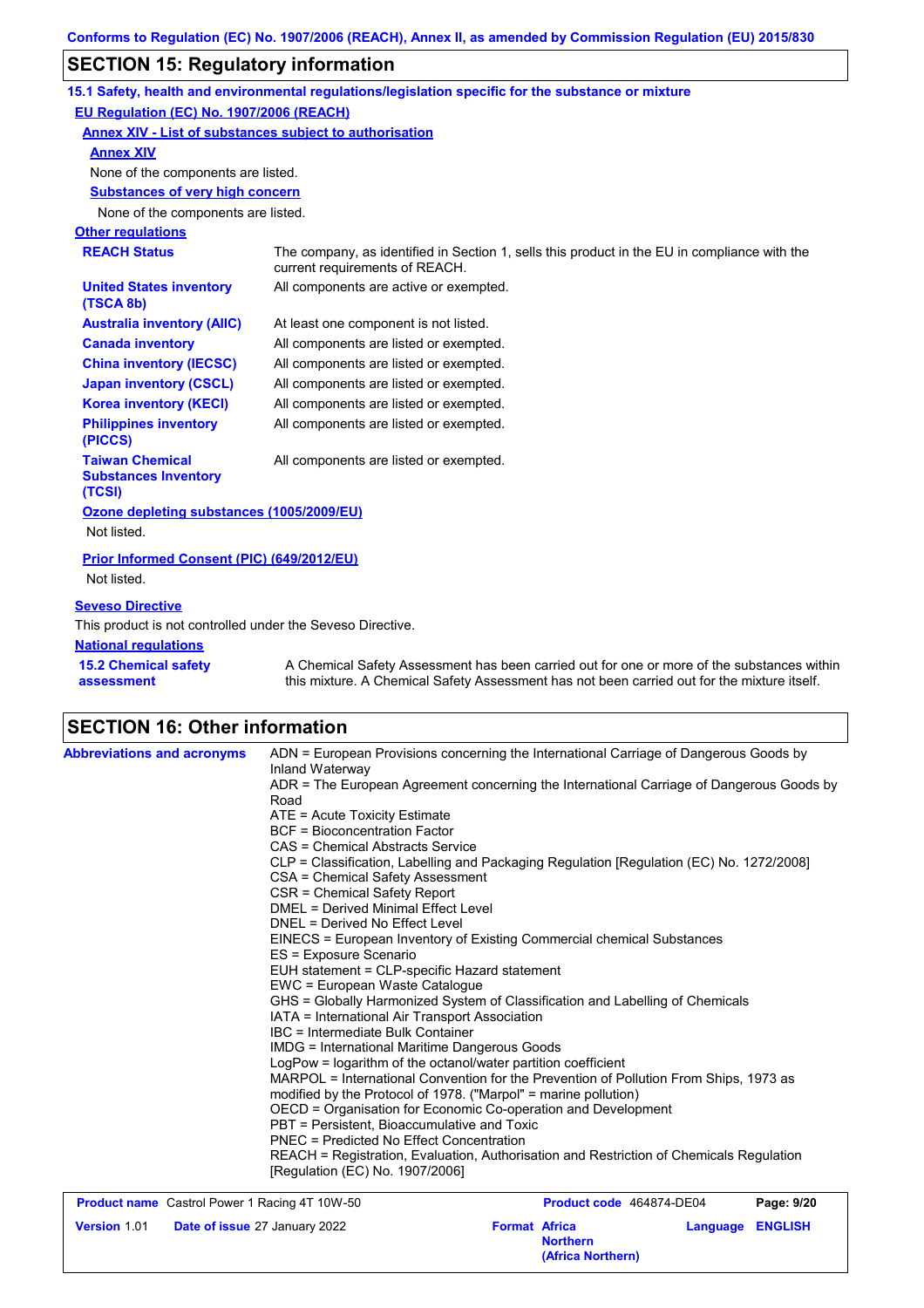# **SECTION 16: Other information**

RID = The Regulations concerning the International Carriage of Dangerous Goods by Rail RRN = REACH Registration Number SADT = Self-Accelerating Decomposition Temperature SVHC = Substances of Very High Concern STOT-RE = Specific Target Organ Toxicity - Repeated Exposure STOT-SE = Specific Target Organ Toxicity - Single Exposure TWA = Time weighted average UN = United Nations UVCB = Complex hydrocarbon substance VOC = Volatile Organic Compound vPvB = Very Persistent and Very Bioaccumulative Varies = may contain one or more of the following 64741-88-4 / RRN 01-2119488706-23, 64741-89-5 / RRN 01-2119487067-30, 64741-95-3 / RRN 01-2119487081-40, 64741-96-4/ RRN 01-2119483621-38, 64742-01-4 / RRN 01-2119488707-21, 64742-44-5 / RRN 01-2119985177-24, 64742-45-6, 64742-52-5 / RRN 01-2119467170-45, 64742-53-6 / RRN 01-2119480375-34, 64742-54-7 / RRN 01-2119484627-25, 64742-55-8 / RRN 01-2119487077-29, 64742-56-9 / RRN 01-2119480132-48, 64742-57-0 / RRN 01-2119489287-22, 64742-58-1, 64742-62-7 / RRN 01-2119480472-38, 64742-63-8, 64742-65-0 / RRN 01-2119471299-27, 64742-70-7 / RRN 01-2119487080-42, 72623-85-9 / RRN 01-2119555262-43, 72623-86-0 / RRN 01-2119474878-16, 72623-87-1 / RRN 01-2119474889-13

#### **Procedure used to derive the classification according to Regulation (EC) No. 1272/2008 [CLP/GHS]**

| <b>Classification</b>                     |                            | <b>Justification</b> |  |  |  |
|-------------------------------------------|----------------------------|----------------------|--|--|--|
| Not classified.                           |                            |                      |  |  |  |
| <b>History</b>                            |                            |                      |  |  |  |
| Date of issue/ Date of<br><b>revision</b> | 27/01/2022.                |                      |  |  |  |
| Date of previous issue                    | 26/01/2022.                |                      |  |  |  |
| <b>Prepared by</b>                        | <b>Product Stewardship</b> |                      |  |  |  |

#### **Indicates information that has changed from previously issued version.**

#### **Notice to reader**

All reasonably practicable steps have been taken to ensure this data sheet and the health, safety and environmental information contained in it is accurate as of the date specified below. No warranty or representation, express or implied is made as to the accuracy or completeness of the data and information in this data sheet.

The data and advice given apply when the product is sold for the stated application or applications. You should not use the product other than for the stated application or applications without seeking advice from BP Group.

It is the user's obligation to evaluate and use this product safely and to comply with all applicable laws and regulations. The BP Group shall not be responsible for any damage or injury resulting from use, other than the stated product use of the material, from any failure to adhere to recommendations, or from any hazards inherent in the nature of the material. Purchasers of the product for supply to a third party for use at work, have a duty to take all necessary steps to ensure that any person handling or using the product is provided with the information in this sheet. Employers have a duty to tell employees and others who may be affected of any hazards described in this sheet and of any precautions that should be taken. You can contact the BP Group to ensure that this document is the most current available. Alteration of this document is strictly prohibited.

يتفق ولائحة (المجموعة الأوروبية) رقم 1907/2006 (تشريع تقييم المواد الكيميائية وتسجيلها وإقرارها (REACH)، الملحق 2، بصيغته المعدلة بلائحة (الاتحاد الأوروب*ي*) رقم **2015/830**





**القسم :1 تعریف المادة/المستحضر و الشركة/المشروع**

صحيفة بيانات سلامة المادة ر**قم #**<br>نوع المنتَج<br>1.3 بيانات مورِّد صحيفة بيانات السلامة **اسم المنتج نوع المنتَج كود المنتج صحیفة بیانات سلامة المادة رقم #** ا**لقسم 1: تعر<br>القسم 1: تعر**<br>اسم المنتج

Liquid.

|                     | <b>Product name</b> Castrol Power 1 Racing 4T 10W-50 |                      | Product code 464874-DE04             |                         | Page: 10/20 |
|---------------------|------------------------------------------------------|----------------------|--------------------------------------|-------------------------|-------------|
| <b>Version 1.01</b> | <b>Date of issue 27 January 2022</b>                 | <b>Format Africa</b> | <b>Northern</b><br>(Africa Northern) | <b>Language ENGLISH</b> |             |

**Castrol Power 1 Racing 4T 10W-50**

464874-DE04 464874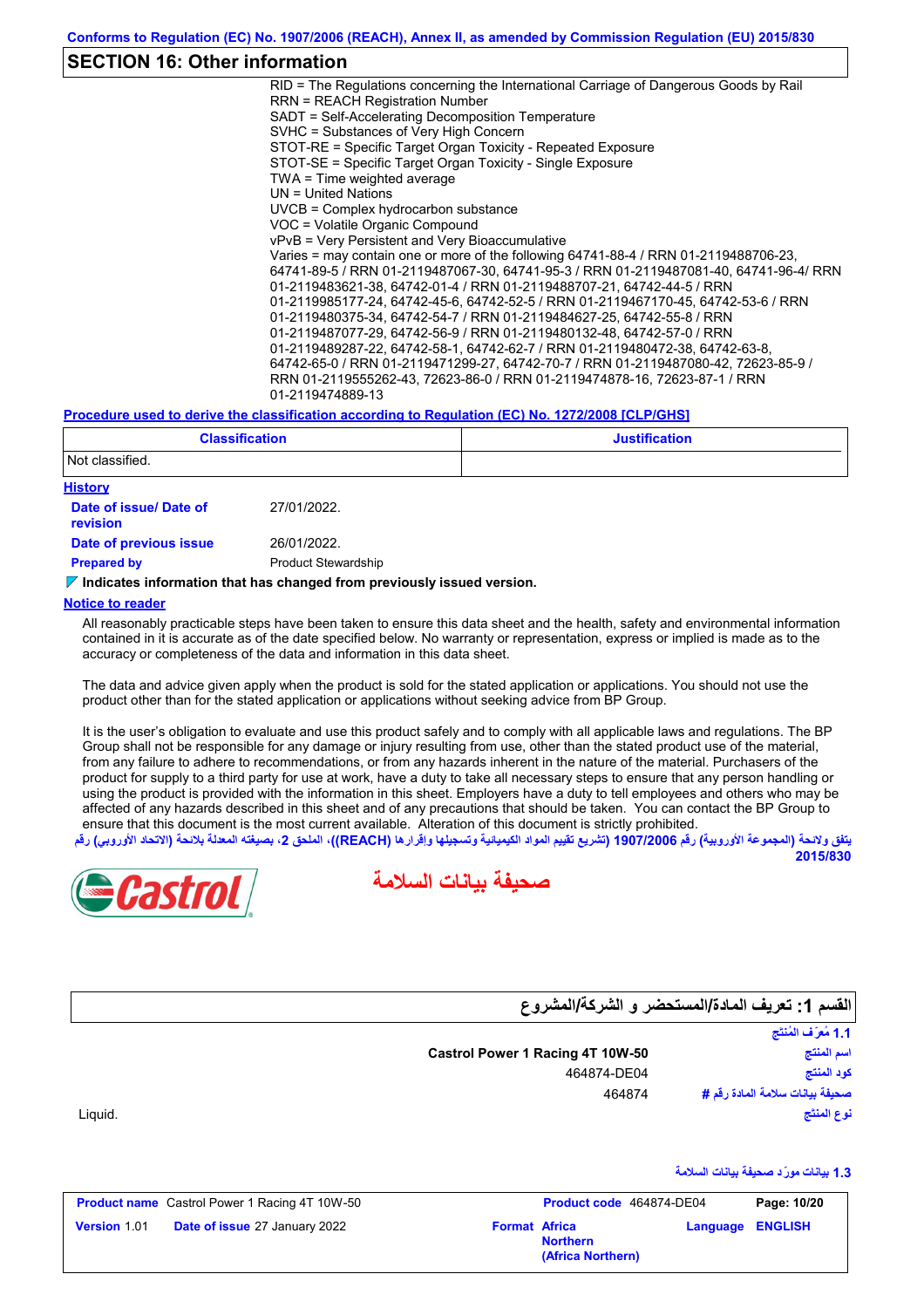| القسم 1: تعريف المادة/المستحضر و الشركة/المشروع |                         |
|-------------------------------------------------|-------------------------|
| BP Eastern Mediterranean Ltd                    | المورّد                 |
| 41-49 Agiou Nicolaou Street, Office 27          |                         |
| Nimeli Court                                    |                         |
| Engomi                                          |                         |
| 2408                                            |                         |
| Nicosia                                         |                         |
| Cyprus                                          |                         |
| Contact Tel: 00357 22 362 300 / 311             |                         |
| Fax: 00357 22 658 848                           |                         |
| MSDSadvice@bp.com                               | عنوان البريد الإلكتروني |
|                                                 |                         |
|                                                 | 1.4 رفّم هاتف الطوارئ   |
| Carechem: +44 (0) 1235 239 670 (24/7)           | رقم هاتف الطوارئ        |

| القسم 2: بيان الأخطار |  |  |
|-----------------------|--|--|
|                       |  |  |

**2.1 تصنیف المادة أو الخلیط** خلیط **تعریف المنتج**

**التصنیف وفقاً للتنظیم (الاتحاد الأوروبي) رقم 1272/2008 [GHS/CLP[** غیر مُصنَّفة.

مراجعة الأقسام 11 و12 للوقوف على مزید من المعلومات المفصلة بشأن الآثار الصحیة والأعراض والمخاطر البیئیة.

| 2.2 عناصر الوسم         |
|-------------------------|
| كلمة التنبيه            |
| عبارات المخاطر          |
| <u>عبارات التحذير</u>   |
| الوقاية                 |
| الاستجابة               |
| التخزين                 |
| التخلص من النفاية       |
| عناصر التوسيم التكميلية |
|                         |

#### **تنظیم (المجلس الأوروبي) رقم 1907/2006 (تسجیل الكیماویات وتقییمھا وترخیصھا REACH(**

| غير  قابل للتطبيق.                                                                                                                                                                           | المُلحق السابع عشر؛ فيود على تصنيع<br>وطرح واستخدام مواد وخلائط<br>وحاجيات مُعينة خطرة                                         |
|----------------------------------------------------------------------------------------------------------------------------------------------------------------------------------------------|--------------------------------------------------------------------------------------------------------------------------------|
|                                                                                                                                                                                              | متطلبات التغليف الخاصة                                                                                                         |
| غير قابل للتطبيق.                                                                                                                                                                            | يُراعى أن تُزوَّد العبوات بأنظمة إغلاق<br>منبعة للأطفال                                                                        |
| غير  قابل للتطبيق.                                                                                                                                                                           | تحذير لم <i>سى</i> من الخطر                                                                                                    |
|                                                                                                                                                                                              | 2.3 الأخطار الأخرى                                                                                                             |
| المنتج لا يُلبي معايير ثبات المواد والتراكمية الأحيائية والسمية PBT أو معايير شدة الثبات وشدة التراكمية الأحيائية وفق لانحة المجلس<br>الأوروبي رقم 1907/2006، الملحق XIII.                   | نتائج مأخوذة من تقييم الـ PBT (البقاء<br>والسمية والتراكم البيولوجي) والـ<br>vPvB (البقاء الشديد والتراكم<br>البيولوجي الشديد) |
| This mixture does not contain any substances that are assessed to be a PBT or a vPvB.                                                                                                        | <b>Product meets the criteria</b><br>for PBT or vPvB according<br>to Regulation (EC) No.<br>1907/2006, Annex XIII              |
| يز بل دهو ن الجلد.<br>ز بوت المحر كات المستعملة<br>قد يحتوي زيت المحرك المستعمل على مكونات خطير ة من الممكن ان تتسبب في سر طان الجلد.<br>انظر معلومات التسمم، القسم 11 من نشرة البيانات هذه. | الأخطار الأخرى التي لا تؤدي إلى<br>تصنيف                                                                                       |

|                     | <b>Product name</b> Castrol Power 1 Racing 4T 10W-50 |                      | <b>Product code</b> 464874-DE04      |                         | Page: 11/20 |
|---------------------|------------------------------------------------------|----------------------|--------------------------------------|-------------------------|-------------|
| <b>Version 1.01</b> | <b>Date of issue 27 January 2022</b>                 | <b>Format Africa</b> | <b>Northern</b><br>(Africa Northern) | <b>Language ENGLISH</b> |             |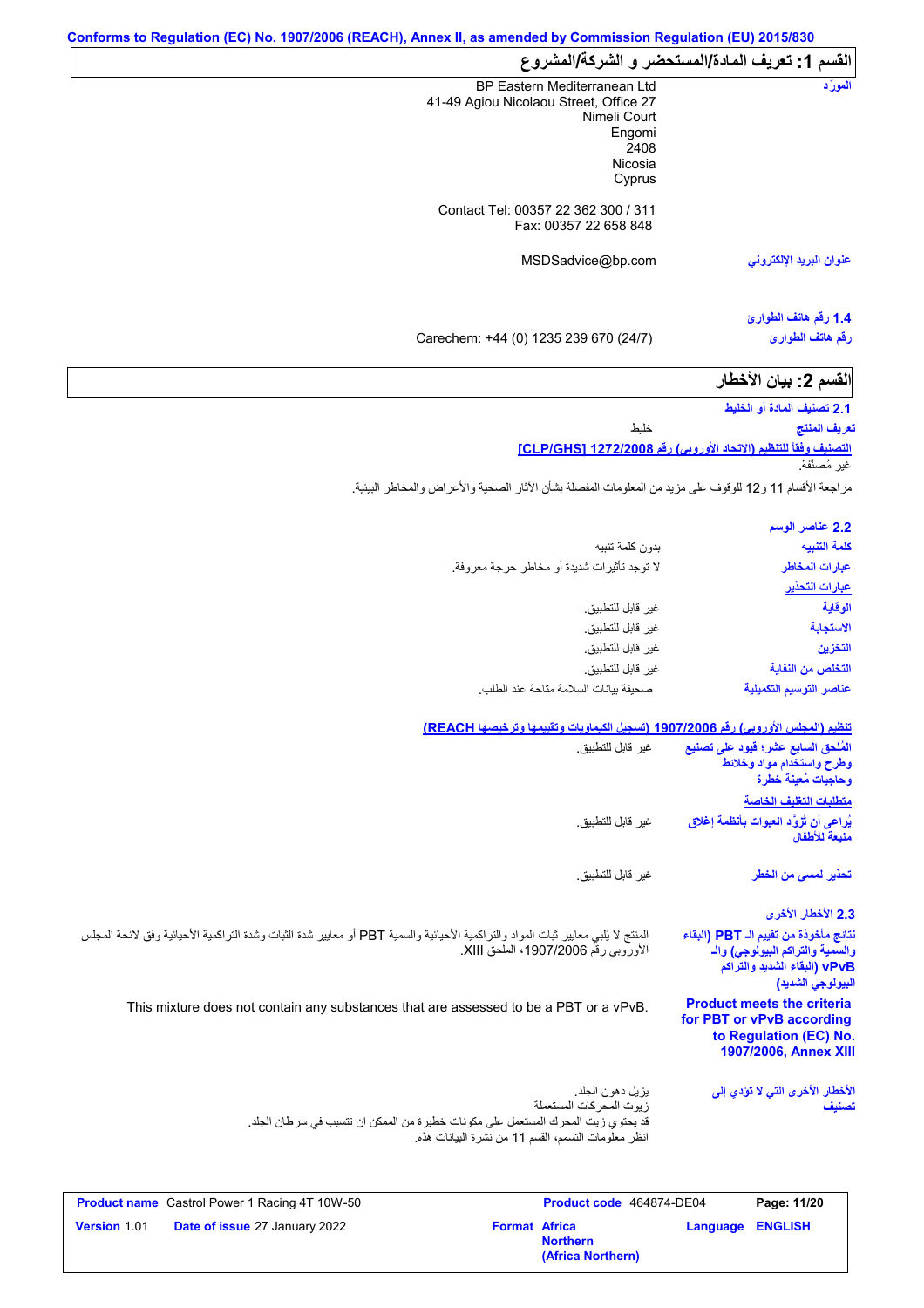|       |                                                                                  |      |                                                                                                                                                        | القسم 3: التركيب/معلومات عن المكونات                          |                                       |
|-------|----------------------------------------------------------------------------------|------|--------------------------------------------------------------------------------------------------------------------------------------------------------|---------------------------------------------------------------|---------------------------------------|
|       |                                                                                  |      |                                                                                                                                                        |                                                               | 3.2 خلائط                             |
|       |                                                                                  |      |                                                                                                                                                        | خليط                                                          | تعريف المنتج                          |
|       |                                                                                  |      | زيت أساسي عالي النقاوة   (خلاصة DMSO 346 IP < 3%). إضافات خاصة للأداء.                                                                                 |                                                               |                                       |
| النوع | تنظيم (المفوضية الأوروبية) رقم<br>1272/2008 [التصنيف<br>والتوسيم والتعبنة (CLP)] | $\%$ | المُعرَفات                                                                                                                                             |                                                               | اسم المُكوّن/المنتَج                  |
| $[1]$ | Asp. Tox. 1, H304                                                                | ≤5   | 01-2119484627-25 :# REACH<br>المفوضية الأوروبية: 1-157-265<br>خدمة الملخصات الكيميائية (CAS):<br>64742-54-7<br>فيرست: 8-00-649-649                     | مواد مقطرة (بترول)، معالجة بالهيدروجين بارافينيية بدرجة كثيفة |                                       |
|       |                                                                                  |      |                                                                                                                                                        | انظر القسم 16 لمطالعة نص بيانات الأخطار آنف الذكر كاملاً .    |                                       |
|       |                                                                                  |      |                                                                                                                                                        |                                                               | النوع                                 |
|       |                                                                                  |      | [3] المادة تفي بالمعايير الخاصة بالمواد الباقية، السامة والمتزاكمة حيوياً (PBT) بحسب تنظيم (المفوضية الأوروبية) رقم 1907/2006، المُلحق الثالث عشر      | [1] المادة مُصنَّفة على أنها ذات خطر صحى أو بيئي              | [2] مادة ذات حد للتعر ض في مكان العمل |
|       |                                                                                  |      | [4] المادة تفي بالمعايير الخاصة بالمواد شديدة البقاء وشديدة التراكم البيولوجي (vPvB) بحسب تنظيم (المفوضية الأوروبية) رقم 1907/2006، المُلحق الثالث عشر |                                                               | [5] مادة مقلقة قلقاً مكافِئا          |

[6] إفصاح إضافي وفقًأ لسیاسة الشركة

# القسم **4:** تدبير الإسعاف الأول*ي*

| اقتانات کا د                     | القسم الثامن يعرض حدود التعرض المهني، في حال توفر ها.                                                                                                                                                                                                       |  |  |
|----------------------------------|-------------------------------------------------------------------------------------------------------------------------------------------------------------------------------------------------------------------------------------------------------------|--|--|
| القسم 4: تدبير الإسعاف الأولي    |                                                                                                                                                                                                                                                             |  |  |
| 4.1 وصف إجراءات الإسعاف الأوَّلي |                                                                                                                                                                                                                                                             |  |  |
| ملامسة العين                     | في حالة الملامسة، يُراعى دفق الماء فوراً على الأعين لمدة لا تقل عن 15 دقيقة.  يجب إبعاد الجفون عن مقلات الأعين لضمان الشطف<br>الكامل.  يراعي النحقق من عدم وجود عدسات لاصقة أو إزالتها إن وُجِدت.  يُراعي الحصول على الرعاية الطبية.                        |  |  |
| ملامسة الجلد                     | يراعي غسل البشرة غسلا جيدًا بالماء و الصابون أو بأحد منظفات الجلد المعترف بها. أزل الثياب و الأحذية الملوثة. يُراعي غسل<br>الثياب قبل إعادة استخدامها.  يراعى تنظيف الحذاء تنظيفا جيدا قبل ارتدائه ثانية.  يُراعى الحصول على الرعاية الطبية إذا حدث تهيُّج. |  |  |
| استنشاق                          | في حالة الإستنشاق، يُراعى نقل المصاب إلى الهواء الطلق.  يُراعى الحصول على الرعاية الطبية لو ظهرت أعراض.                                                                                                                                                     |  |  |
| الابتلاع                         | لا تحرض على القيء إلا إن طلب أحد أعضاء الطاقم الطبي منك أن تقوم بهذا . يُراعى الحصول على الرعاية الطبية لو ظهرت<br>اعر اض.                                                                                                                                  |  |  |
| حماية فريق الإسعافات الأولية     | يُحظر القيام بأية إجراء ينطوي على مخاطرة أو بدون تدريب مناسب                                                                                                                                                                                                |  |  |

### **4.2 أھم الأعراض والتأثیرات، الحاد منھا والمؤجل**

انظر القسم 11 لمزید من المعلومات عن التأثیرات الصحیة والأعراض. **آثار صحیة حادة كامنة**

| — <del>— —</del>                                                                      |
|---------------------------------------------------------------------------------------|
| استنشاق                                                                               |
| الابتلاع                                                                              |
| ملامسة الجلد                                                                          |
| ملامسة العين                                                                          |
| التأثيرات المتأخرة والفورية وكذلك التأثيرات المزمنة نتيجة للتعرض القصير والطويل الأمد |
| استنشاق                                                                               |
| الابتلاع                                                                              |
| ملامسة الجلد                                                                          |
| ملامسة العين                                                                          |
|                                                                                       |

### **4.3 دواعي أیة رعایة طبیة فوریة ومُعالجة خاصة مطلوبة**

**ملاحظات للطبیب**

یجب أن تتم المعالجة حسب الأعراض بشكل عام ویتم إجراؤھا لتخفیف حدة التأثیرات.

| القسم 5: تدابير مكافحة النار                |                                                                                                                      |
|---------------------------------------------|----------------------------------------------------------------------------------------------------------------------|
| 5.1 وسائل الإطفاء<br>وسائل الإطفاء المناسبة | في حالة نشوب حريق، استخدم الرغوة والمواد الكيميائية الجافة أو مطفأة حريق أو بخاخة بها ثاني أكسيد الكربون             |
| وسائل الإطفاء غير المناسبة                  | لا تستخدم المياه النفاثة. قد يُسبب استخدام القواطع المائية النفاثة انتشار الحريق نتيجة تطاير المنتج المحترق وتناثره. |

### **5.2 الأخطار الخاصة الناجمة عن المادة أو الخلیط**

| <b>Product name</b> Castrol Power 1 Racing 4T 10W-50 |                                      | Product code 464874-DE04 |                                      | Page: 12/20             |  |
|------------------------------------------------------|--------------------------------------|--------------------------|--------------------------------------|-------------------------|--|
| <b>Version 1.01</b>                                  | <b>Date of issue 27 January 2022</b> | <b>Format Africa</b>     | <b>Northern</b><br>(Africa Northern) | <b>Language ENGLISH</b> |  |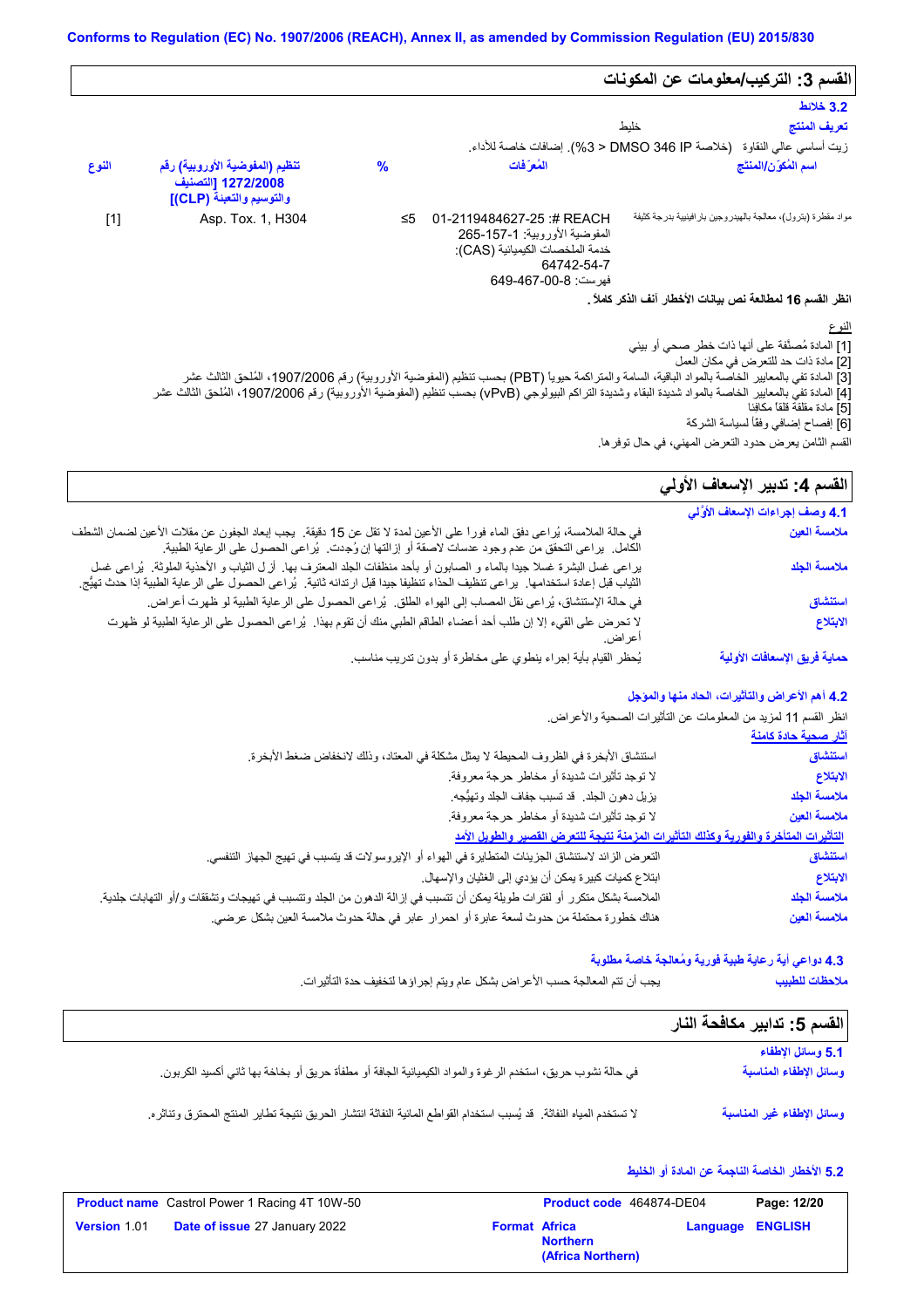|                                                            | Conforms to Regulation (EC) No. 1907/2006 (REACH), Annex II, as amended by Commission Regulation (EU) 2015/830                                                                                                                                                                           |
|------------------------------------------------------------|------------------------------------------------------------------------------------------------------------------------------------------------------------------------------------------------------------------------------------------------------------------------------------------|
| القسم 5: تدابير مكافحة النار                               |                                                                                                                                                                                                                                                                                          |
| الأخطار الناجمة عن المادة أو الخليط                        | سوف يحدث تزايد في الضغط وقد تنفجر الحاوية في حالة حدوث حريق أو تسخين.                                                                                                                                                                                                                    |
| منتجات احتراق خطرة                                         | نوانج الاحتراق قد تشمل ما يلي:<br>أكاسيد الكربون (CO <sub>2 ,</sub> CO)                                                                                                                                                                                                                  |
| 5.3 نصائح لمكافحي الحريق                                   |                                                                                                                                                                                                                                                                                          |
| إحتياطات خاصة لمكافحي الحريق                               | يُحظر القيام بأية إجراء ينطوي على مخاطرة أو بدون تدريب مناسب.  يراعي عزل المكان على الفور و ذلك بإخلاء الأفراد المتواجدين<br>على مقربة من الحادث في حالة نشوب حريق.                                                                                                                      |
| معدات الحماية الشخصية والاحتياطات<br>اللازمة لعمال الإطفاء | ينبغي أن يرتدي مكافحو الحرائق التجهيزات الواقية المناسبة و جهاز تنفس مكتفي ذاتيًا (SCBA) ذا وحدة كاملة للوجه يعمل في نمط<br>الضغط الموجب   ثياب مكافحي الحريق (بما فيها الخوذات والأحذية والقفازات الواقية) التي تتفق والمعيار ا<br>تكفل مُستوى أساسياً من الحماية من الحوادث الكيماوية. |

# القسم **6:** تدابیر مواجهة التسرب العارض

| 6.1 لاحتياطات الشخصية ومعدات الحماية وإجراءات الطوارئ |                                                                                                                                                                                                                                                                                                                                                                                                                                    |
|-------------------------------------------------------|------------------------------------------------------------------------------------------------------------------------------------------------------------------------------------------------------------------------------------------------------------------------------------------------------------------------------------------------------------------------------------------------------------------------------------|
| للأفراد من خارج فريق الطوارئ                          | يُحظر القيام بأية إجراء ينطوي على مخاطرة أو بدون تدريب مناسب.  يراعى إخلاء المناطق المجاورة.  يراعى عدم السماح بالدخول<br>لكل من لا برندي الثياب الواقية أو من لا حاجة لك بهم من الأفراد.  براعي تجنب ملامسة المادة المنسكبة أو السير  عليها.  قد تكون<br>الأرضيات زلقة؛ يجب توخي العناية لتجنب السقوط.   ارتدي التجهيز ات الواقية الشخصية المُلائمة.                                                                              |
| لمسعفي الطوارئ                                        | إذا لزم الأمر ارتداء ثياباً خاصة للتعامل مع الانسكاب، يُرجى أخذ ما ورد في القسم 8 من معلومات حول المواد المناسبة وغير المناسبة<br>في الحسبان.   راجع كذلك المعلومات الواردة في قسم "للأفراد من خارج فريق الطوارئ".                                                                                                                                                                                                                 |
| 6.2 الاحتياطات البينية                                | تجنب تناثر المادة المنسكبة وجريانها السطحي ووصولها إلى التربة و المجاري المانية والبالوعات ومجاري الصرف.  يُراعى إبلاغ<br>السلطات المعنية لو تسبب المنتج في تلوث البيئة (مجاري الصرف، المجاري المائية، التربة أو الهواء).                                                                                                                                                                                                          |
| 6.3 طرائق ومواد الاحتواء والتنظيف                     |                                                                                                                                                                                                                                                                                                                                                                                                                                    |
| انسكاب صغير                                           | يُراعى وقف التسرب إن لم ينطو ذلك على مخاطرة.  يراعى نقل الأوعية من منطقة الانسكاب.  يُراعى امتصاصها بمادة خاملة، ثم<br>إيداعها إحدى الحاويات المُلائمة للتخلص من النفاية.  تخلص منها عن طريق أحد مقاولي التخلص من النفايات المرخصين.                                                                                                                                                                                               |
| أنسكاب كبير                                           | يُراعي وقف التسرب إن لم ينطو ذلك على مخاطرة.  يراعي نقل الأوعية من منطقة الانسكاب.  امنع دخولها في بالوعات الصرف، و<br>المعباري المائية، أو البدرومات، أو المناطق المعصورة.  يُراعي احتواء الانسكاب وجمعه بمادة ماصةٍ غير قابلة للاحتراق مثل الرمل،<br>أو التراب، أو الفرميكيوليت، أو تراب دياتومي، ثم وضعها في إحدى الحاويات للتخلص منها بما يتفق واللوائح المحلية.  تخلص منها عن<br>طريق أحد مقاولي التخلص من النفايات المرخصين. |
| 6.4 مرجع للأقسام الأخرى                               | انظر القسم 1 لمعرفة بيانات الاتصال في أحوال الطوارئ.<br>انظر القسم 5 الخاص بإجراءات مكافحة الحريق.<br>انظر القسم 8 للحصول على معلومات عن التجهيزات الوقائية الشخصية المُلائمة.<br>انظر القسم 12 للاطلاع على الاحتياطات البيئية.<br>انظر القسم 13 لمزيد من المعلومات حول مُعالجة النفايات                                                                                                                                           |
| isti I<br>テン・オントレーズ トライン ハーニー                         |                                                                                                                                                                                                                                                                                                                                                                                                                                    |

|                                                                                                                                                                                                                                                                                                                                                                                                                                                                                    | الفسم 7: المناولة والتخزين                                                  |
|------------------------------------------------------------------------------------------------------------------------------------------------------------------------------------------------------------------------------------------------------------------------------------------------------------------------------------------------------------------------------------------------------------------------------------------------------------------------------------|-----------------------------------------------------------------------------|
|                                                                                                                                                                                                                                                                                                                                                                                                                                                                                    | 7.1 احتياطات للمناولة المأمونة                                              |
| ارتدي التجهيز ات الواقية الشخصية المُلائمة.                                                                                                                                                                                                                                                                                                                                                                                                                                        | إجراءات للحماية                                                             |
| يحظر تناول الطعام، والشراب، والتدخين في الأماكن التي يجري التعامل فيها مع هذه المادة سواء بالمناولة، التخزين أو المعالجة <sub>.</sub><br>يُراعى الإغتسال جيداً بعد مناولتها ِ اخلع الثياب المُلوَّثة والتجهيزات الوقائية قبلٌّ دخول الأماكن المخصصة للطعام ِ انظر القسم<br>8 لمزيد من المعلومات حول إجراءات الحفاظ على الصحة.                                                                                                                                                      | إرشادات حول الصحة المهنية العامة                                            |
| خزن المادة وفقاً لتعليمات السلطات المحلية.  يُخزِّن في مكان جاف، وبارد وجيد التهوية، بعيداً عن المواد غير المتوافقة (انظر القسم<br>10). يُراعى الحفظ بعيدا عن الحرارة وضوء الشمس المباشر.  يراعى غلق الوعاء غلقا ناما محكما إلى أن يُعدّ للاستخدام.  لابد من<br>إحكام غلق الأوعية التي قد فُتِحت و تركها في وضع قائم و ذلك لتلافي حدوث تسريب.  يجب أن يتم التخزين والاستعمال فقط في<br>معدات/حاويات مصممة للاستخدام مع هذا المنتج.  يُحظر التخزين في حاويات لا تحمل كتابة توصيحية. | 7.2 متطلبات التخزين المأمون، بما في<br>ذلك ما يتعلق بحالات عدم توافق المواد |
| التعرض لدرجات الحرارة العالية لفترات طويلة                                                                                                                                                                                                                                                                                                                                                                                                                                         | غير ملائمة                                                                  |

# القسم 8: ضوابط التعرض/الحماية الشخصية

# **8.1 بارامترات التحكم**

**حدود التعرض المھني** قیمة حد التعرض غیر معروفة.

في الوقت الذي قد يُظهر حد التعرض المهني (OEL) مكونات معينة في هذا القسم، فإن مكونات أخرى قد توجد في الغبار أو الرذاذ الفجم. لذا، فإن حد تعرض مهني معين قد لا ینطبق على المنتج ككل وإنما یدرج للإرشاد والتوجیھ فقط

|                     | <b>Product name</b> Castrol Power 1 Racing 4T 10W-50 |                      | Product code 464874-DE04             |                         | Page: 13/20 |
|---------------------|------------------------------------------------------|----------------------|--------------------------------------|-------------------------|-------------|
| <b>Version 1.01</b> | <b>Date of issue 27 January 2022</b>                 | <b>Format Africa</b> | <b>Northern</b><br>(Africa Northern) | <b>Language ENGLISH</b> |             |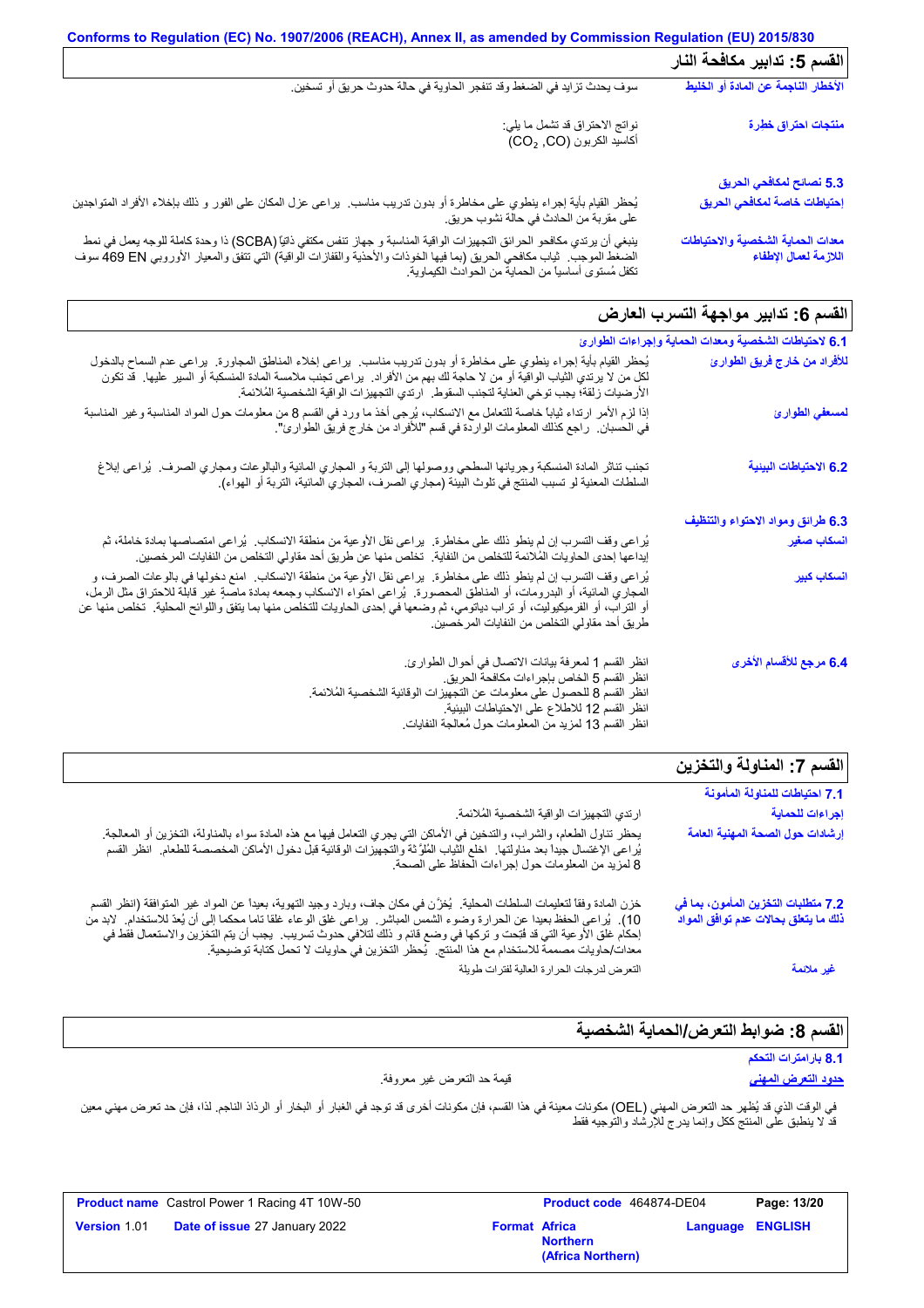# **Conforms to Regulation (EC) No. 1907/2006 (REACH), Annex II, as amended by Commission Regulation (EU) 2015/830** القسم 8: ضوابط التعرض/الحماية الشخصية

|                                                                                                                                                                                                                                                                                                                                                                                                                                                                                                         | <b>Format Africa</b>                                                                                                                                 | Language ENGLISH                                      |                                                       |
|---------------------------------------------------------------------------------------------------------------------------------------------------------------------------------------------------------------------------------------------------------------------------------------------------------------------------------------------------------------------------------------------------------------------------------------------------------------------------------------------------------|------------------------------------------------------------------------------------------------------------------------------------------------------|-------------------------------------------------------|-------------------------------------------------------|
| Product name Castrol Power 1 Racing 4T 10W-50                                                                                                                                                                                                                                                                                                                                                                                                                                                           | Product code 464874-DE04                                                                                                                             |                                                       | Page: 14/20                                           |
| يجب التأكيد والتشديد أن سُمك القفاز لا يمثل بالضرورة مؤشرًا موثوقًا على مقاومة القفاز لمادة كيميائية معينة، ذلك أن كفاءة مقاومة<br>التسرب للقفاز ستكون معتمدة على تركيب المادة المصنعة منها القفاز تحديدًا. لذا فإن اختيار القفاز يجب أن يستند على عوامل ومتطلبات                                                                                                                                                                                                                                       | المهمة ومعر فة بأز مان الاختر اق                                                                                                                     |                                                       |                                                       |
|                                                                                                                                                                                                                                                                                                                                                                                                                                                                                                         | بالنسبة للاستخدامات العامة، فإننا نوصي بقفاز بسُمك يزيد على 0.35 مم.                                                                                 |                                                       |                                                       |
| يمكن في المعتاد استخدام القفازات ذات فترات الاختراق القصيرة للأعمال التي يتم فيها التعرض للزيوت لفترات قصيرة وعابرة. لذلك،                                                                                                                                                                                                                                                                                                                                                                              | تو صيات فتر ات الاختر اق كما سبق.<br>يجب أن تكون هناك قواعد مناسبة يتم الالتزام بها بشكل تام لصيانة القفازات واستبدالها<br>سُمك الففاز :             |                                                       |                                                       |
|                                                                                                                                                                                                                                                                                                                                                                                                                                                                                                         | الحماية من الرذاذ قصيرة الأجل                                                                                                                        |                                                       |                                                       |
| قفازات بفترة اختراق لا تقل عن 240 دقيقة، أو >480 دقيقة، إذا أمكن الحصول على قفازات مناسبة.<br>إذا لم تتوفر قفازات مناسبة تضمن الحماية بهذا المستوى، فمن الممكن استخدام قفازات بفترات حماية أقل طالما هناك قواعد مناسبة يتم                                                                                                                                                                                                                                                                              | الالتزام بها لصيانة القفازات واستبدالها                                                                                                              |                                                       |                                                       |
|                                                                                                                                                                                                                                                                                                                                                                                                                                                                                                         | الملامسة المستمرة:                                                                                                                                   |                                                       |                                                       |
| ثجمع بيانات زمن الاختراق من مصنعي القفاز تحت ظروف الاختبار المعملية وتمثل المدة أو الفترة المتوقعة التي يؤمن خلالها القفاز<br>حماية من تسرب المادة أو نفاذها. ومن الأهمية بمكان مراعاة طبيعة ظروف العمل الفعيلة عند اتباع توصيات زمن الاختراق. ويتعين<br>دائمًا التشاور مع مورد القفازات للوقوف على معلومات تقنية وفنية محدثة بشأن زمن الاختراق لنوع القفاز الموصىي به                                                                                                                                  | فيما يلي توصياتنا بخصوص اختيار القفازاتs:                                                                                                            |                                                       |                                                       |
|                                                                                                                                                                                                                                                                                                                                                                                                                                                                                                         | يُنصح باستخدام: قفاز ات نيتريل.<br>الزمن اللازم للاختراق:                                                                                            |                                                       |                                                       |
| ظرًا لتفاوت الظروف الخاصة لبيئات العمل واختلاف ممارسات التعامل مع المواد، فيجب وضع تدابير أمان تتناسب مع كل استخدام<br>مقرر ٍ يعتمد الاختيار الصحيح لقفازات الحماية على المواد الكيميائية التي يتم التعامل معها وظروف العمل والاستخدام ِ معظم القفازات<br>توفر الحماية لفترة زمنية محدودة فقط قبل وجود التخلص منها واستبدالها (حتى أفضل القفازات المقاومة للمواد الكيميائية تتأكل بفعل<br>يجب اختيار القفازات بالتشاور مع المورد / الشركة الصانعة مع مراعاة التقييم الكامل لظروف العمل.                 | التعرض المتكرر للمواد الكيميائية).                                                                                                                   |                                                       |                                                       |
|                                                                                                                                                                                                                                                                                                                                                                                                                                                                                                         | معلومات عامة:                                                                                                                                        |                                                       | حماية يدوية                                           |
|                                                                                                                                                                                                                                                                                                                                                                                                                                                                                                         | نظار ات أمان ذات ساتر ات جانبية.                                                                                                                     |                                                       | أدوات حماية الوجه/العين<br><u>حماية للجلا</u>         |
| يعتمد الاختيار الصحيح لتجهيزات حماية الجهاز التنفسي على المواد الكيميائية التي يتم التعامل معها وظروف العمل والاستخدام وحالة<br>تجهيز ات حماية الجهاز التنفسي. يجب وضع تدابير أمان تتناسب مع كل استخدام مقرر . لذلك يجب اختيار تجهيز ات حماية الجهاز                                                                                                                                                                                                                                                    | في حالة عدم كفاية التهوية، يُراعى ارتداء تجهيزات تنفسية ملائمة.<br>التنفسي بالنشاور مع المورد / الشركة الصانعة مع مراعاة النقييم الكامل لظروف العمل. |                                                       | حماية تنفسية                                          |
| اغسل اليدين، والذراعين، والوجه غسلاً تاماً بعد مناولة المنتجات الكيميائية، وعند الأكل والتدخين، وفي نهاية فترة العمل ـ تأكد من                                                                                                                                                                                                                                                                                                                                                                          | وجود محطات غسلي الأعين وأدشاش الأمان على مقربة من موقع العمل                                                                                         |                                                       | إجراءات النظافة الشخصية                               |
|                                                                                                                                                                                                                                                                                                                                                                                                                                                                                                         |                                                                                                                                                      |                                                       | <u>تدابير الحماية الفردية</u>                         |
| القرار النهائي لاختيار معدات الوقاية يعتمد على تقييم المخاطر ـ ومن المهم التأكد من ملاءمة جميع عناصر معدات الوقاية الشخصية.                                                                                                                                                                                                                                                                                                                                                                             | بالهيئة المحلية للمواصفات                                                                                                                            |                                                       |                                                       |
| الهندسية) بالشكل المناسب يجب أن تتوافق معدات الوقاية الشخصية مع المواصفات المعنية وأن تكون مناسبة للاستخدام، ويجب الحفاظ<br>يجب التَّشاور مع مورد معدات الوقاية الشَّخصية لطلب المشورة بشأن الاختيار والمواصفات المعنية. كمزيد من المعلومات، اتصل                                                                                                                                                                                                                                                       | عليها في حالة جيدة وصيانتها بشكل سليم.                                                                                                               |                                                       |                                                       |
| يجب تقييم جميع الأنشطة المرتبطة بالمواد الكيميائية من حيث مخاطر ها على الصحة، وذلك لضمان التحكم في معدلات التعرض بالشكل<br>المناسب. لا يجوز فحص معدات الوقاية الشخصية إلا بعد تقييم الأشكال الأخرى لإجراءات التحكم (على سبيل المثال عمليات التحكم                                                                                                                                                                                                                                                       | دون حدود النعرض المقبولة لـها علـى الصـعيد المـهنـي                                                                                                  |                                                       |                                                       |
| احرص على توفير تهوية للعوادم أو الوسائل الهندسية الاخرى للحماية، وذلك للإبقاء على مستويات التزكيز المعنية للمواد العالقة بالهواء                                                                                                                                                                                                                                                                                                                                                                        |                                                                                                                                                      |                                                       | 8.2 ضوابط التعرض<br>الضوابط الهندسية المناسبة         |
|                                                                                                                                                                                                                                                                                                                                                                                                                                                                                                         |                                                                                                                                                      |                                                       | PNECs غير مُتاحة.                                     |
|                                                                                                                                                                                                                                                                                                                                                                                                                                                                                                         |                                                                                                                                                      | ا <mark>لـ PNEC = تركُز عدم التأثير المُتوفَّع</mark> |                                                       |
|                                                                                                                                                                                                                                                                                                                                                                                                                                                                                                         |                                                                                                                                                      |                                                       | <u>مستوى مشتق غير مؤثر</u><br>DNELs/DMELs غير مُتاحة. |
| الإشارة إلى معايير المُراقبة، من مثل ما يلي:  المعيار الأوروبي 680 689 (أجواء موقع العمل - إرشادات نقييع النعرض لعوامل<br>كيماوية بالاستنشاق لمقارنتها بالقيم الحدية واستراتيجية القياس)  المعيار الأوروبي 14042 EN (أجواء موقع العمل - دليل اتخاذ<br>وتطبيق إجراءات تقييم التعرض للعوامل البيولوجية والكيماوية)  المعيار الأوروبي 48 B2 (أجواء موقع العمل - المتطلبات العامة<br>لأداء إجراءات قياس العوامل الكيماوية)  سيكون من المطلوب كذلك الرجوع إلى وثانق التوجيه الوطنية الخاصة بطرق تحديد المواد | العمل كي يتسنى تحديد مدى فاعلية التهوية، أو إجراءات التحكم الأخرى و/أو مدى ضرورة استخدام الأجهزة التنفسية الواقية.  تنبغي<br>الخطر ة                 |                                                       |                                                       |
|                                                                                                                                                                                                                                                                                                                                                                                                                                                                                                         |                                                                                                                                                      |                                                       |                                                       |

**Northern**

**(Africa Northern)**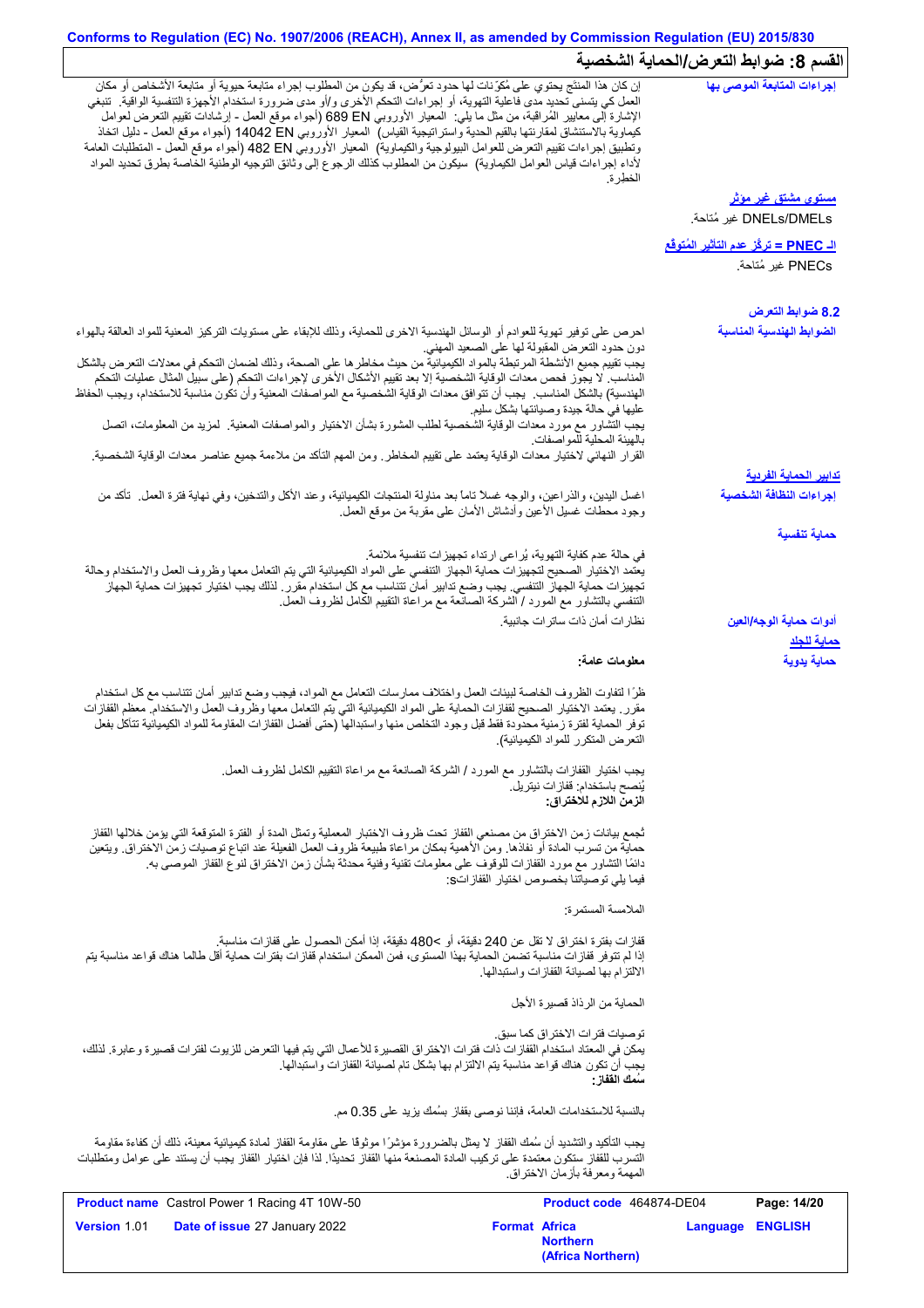| القسم 8: ضوابط التعرض/الحماية الشخصية |                                                                                                                                                                                                                                                                                                                                                                                                                                                                                                                                                                                                                                              |
|---------------------------------------|----------------------------------------------------------------------------------------------------------------------------------------------------------------------------------------------------------------------------------------------------------------------------------------------------------------------------------------------------------------------------------------------------------------------------------------------------------------------------------------------------------------------------------------------------------------------------------------------------------------------------------------------|
|                                       | كذلك قد يتنوع سُمك القفاز بناء على مُصنع القفاز، ونوع القفاز وموديل القفاز ٍ لذا، يجب أخذ بيانات المصنع الفنية بالحسبان وذلك<br>لضمان القفاز الأكثر مناسبة للمهمة                                                                                                                                                                                                                                                                                                                                                                                                                                                                            |
|                                       | ملاحظة: اعتمادًا على نوع النشاط قيد الممارسة، فإن القفازات ذات السُمك المختلف قد تكون مطلوبة لمهام مُحددة. على سبيل المثال:                                                                                                                                                                                                                                                                                                                                                                                                                                                                                                                  |
|                                       | • قد يتطلب الأمر القفازات الرقيقة (بسُمك يبلغ 0.1 مم أو أقل) متى تطلب الأمر درجة من المهارة اليدوية والبراعة. ومع ذلك، فإن مثل<br>هذه القفازات ينتظر منها أن توفر الحماية لفترة قصيرة، وعادة ما تكون للاستخدام مرة واحدة ثم يجري                                                                                                                                                                                                                                                                                                                                                                                                             |
|                                       | • قد تبرز الحاجة لقفازات أكثر سُمكًا (حتى 3 مم أو أكثر ) في حالة المخاطر الميكانيكية (وكذلك الكيميائية)؛ أي متى كان هناك احتمال<br>للتأكل أو القشط أو الثقب.                                                                                                                                                                                                                                                                                                                                                                                                                                                                                 |
| الجلد والجسم                          | استخدام الملابس الواقية يعتبر من الممارسات الجيدة في المجال الصناعي.<br>يجب انتقاء التجهيزات الشخصية الواقية للجسم بما يتفق والمهمة التي يجري القيام بها والمخاطر التي تنطوي عليها، كما يجب أن<br>يعتمدها أحد المختصين قبل التعامل مع هذا المنتج<br>بدلات العمل المصنوعة من القطن أو البوليستر/القطن توفر الحماية فقط من التلوث السطحي الخفيف الذي لا يصل إلى الجلد ٍ ويجب<br>غسل بدلات العمل بصفة منتظمة ٍ عندما تزداد خطورة تعرض الجلد للمواد (على سبيل المثال عند تنظيف المواد المنسكبة أو في حالة<br>وجود خطورة من تناثر الرذاذ)، فيجب ارتداء إزارات مقاومة للمواد الكيميائية و/أو أحذية وسترات غير منفذة للمواد الكيميائية <sub>.</sub> |
| <u>يتعين مراجعة المعايير :</u>        | حماية تنفسية: 529 EN<br>قفاز ات: 374 EN .420 EN<br>حماية للعين: 166 EN<br>الترشيح نصف الوجهي: 149 EN<br>الترشيح نصف الوجهي ذي الصمام: 405 EN<br>قناع نصفي: 140 EN مرشح إضافي<br>قناع وجهي كامل: 136 EN مرشح إضافي<br>مر شحات الجز ئيات: 143 EN<br>مرشحات الغاز / المشتركة: 14387 EN                                                                                                                                                                                                                                                                                                                                                          |
| ضوابط التعرض البيني                   | ننصح بفحص الإنبعاثات الصادرة من أجهزة العمل والتهوية، للتأكد من استيفائها لمتطلبات قانون حماية البيئة في بعض الحالات، قد<br>يكون من الضروري استخدام أجهزة غسل الدُّخان، أو المُرشِّحات أو إجراء تعديلاتٍ هندسية للمُعِدَّات، كي يتسنى تقليل الانبعاثات إلى<br>مستويات مقبولة.                                                                                                                                                                                                                                                                                                                                                                |

# ا<mark>لقسم 9: الخصائص الفیزیائیة والكیمیائیة</mark>

| 9.1 معلومات حول الخواص الكيميانية والفيزيانية الأساسية |                          |                                                                                                                                        |                                               |              |
|--------------------------------------------------------|--------------------------|----------------------------------------------------------------------------------------------------------------------------------------|-----------------------------------------------|--------------|
| للمظهر                                                 |                          |                                                                                                                                        |                                               |              |
| الحالة الفيزيانية                                      | سائل.                    |                                                                                                                                        |                                               |              |
| اللون                                                  | أحمر.                    |                                                                                                                                        |                                               |              |
| الرائحة                                                | غير متوفرة.              |                                                                                                                                        |                                               |              |
| عتبة الرائحة                                           | غير متوفرة.              |                                                                                                                                        |                                               |              |
| الأس الهيدروجيني pH                                    | غير قابل للتطبيق.        |                                                                                                                                        |                                               |              |
| نقطة الانصهار إنقطة التجمد                             | غير متوفرة.              |                                                                                                                                        |                                               |              |
| نفطة الغلبان الأولية ونطاق الغلبان                     | غير متوفرة.              |                                                                                                                                        |                                               |              |
| نقطة الإنسكاب                                          | $-36 °C$                 |                                                                                                                                        |                                               |              |
| نقطة الوميض                                            |                          | كأس مغلق: 205°C (401 ف) [جهاز بنسكي-مارتينز]                                                                                           |                                               |              |
| معدل التبخر                                            | غير متوفرة.              |                                                                                                                                        |                                               |              |
| القابلية للالتهاب (مادة صلبة، غاز)                     | غير متوفرة.              |                                                                                                                                        |                                               |              |
| الحدود العليا/الدنيا لقابلية الاشتعال أو الانفجار      | غير متوفرة.              |                                                                                                                                        |                                               |              |
| الضغط البخاري                                          | غير متوفرة.              |                                                                                                                                        |                                               |              |
| الكثافة البخارية                                       | غير متوفرة.              |                                                                                                                                        |                                               |              |
| الكثافة النسبية                                        | غير متوفرة.              |                                                                                                                                        |                                               |              |
| الكثافة                                                |                          | <1000 كجم/m3 (2°15) aic (g/cm3 1                                                                                                       |                                               |              |
| الذوبانية (نيات)                                       | غير ذؤوب في الماء.       |                                                                                                                                        |                                               |              |
| معامل تفريق الأوكتانول/الماء                           | غير قابل للتطبيق.        |                                                                                                                                        |                                               |              |
| درجة حرارة الاشتعال الذاتى                             | غير متوفرة.              |                                                                                                                                        |                                               |              |
| درجة حرارة الانحلال                                    | غير متوفرة.              |                                                                                                                                        |                                               |              |
| اللزوجة                                                |                          | كينماتي: S <sup>2</sup> mm 113.2/ (113.2 سنتي ستوك) عند C°40<br>كينماتي: 16.4 إلى 7.8 S2mm 17.8 إلى 16.8 إلى 17.8 سنتي ستوك) عند 100°C |                                               |              |
| الخواص الانفجارية                                      | غير متوفرة.              |                                                                                                                                        |                                               |              |
| خواص مؤكسيدة                                           | غير متوفرة.              |                                                                                                                                        |                                               |              |
| Page: 15/20                                            | Product code 464874-DE04 |                                                                                                                                        | Product name Castrol Power 1 Racing 4T 10W-50 |              |
| <b>ENGLISH</b><br><b>Language</b>                      | <b>Northern</b>          | <b>Format Africa</b>                                                                                                                   | Date of issue 27 January 2022                 | Version 1.01 |

**(Africa Northern)**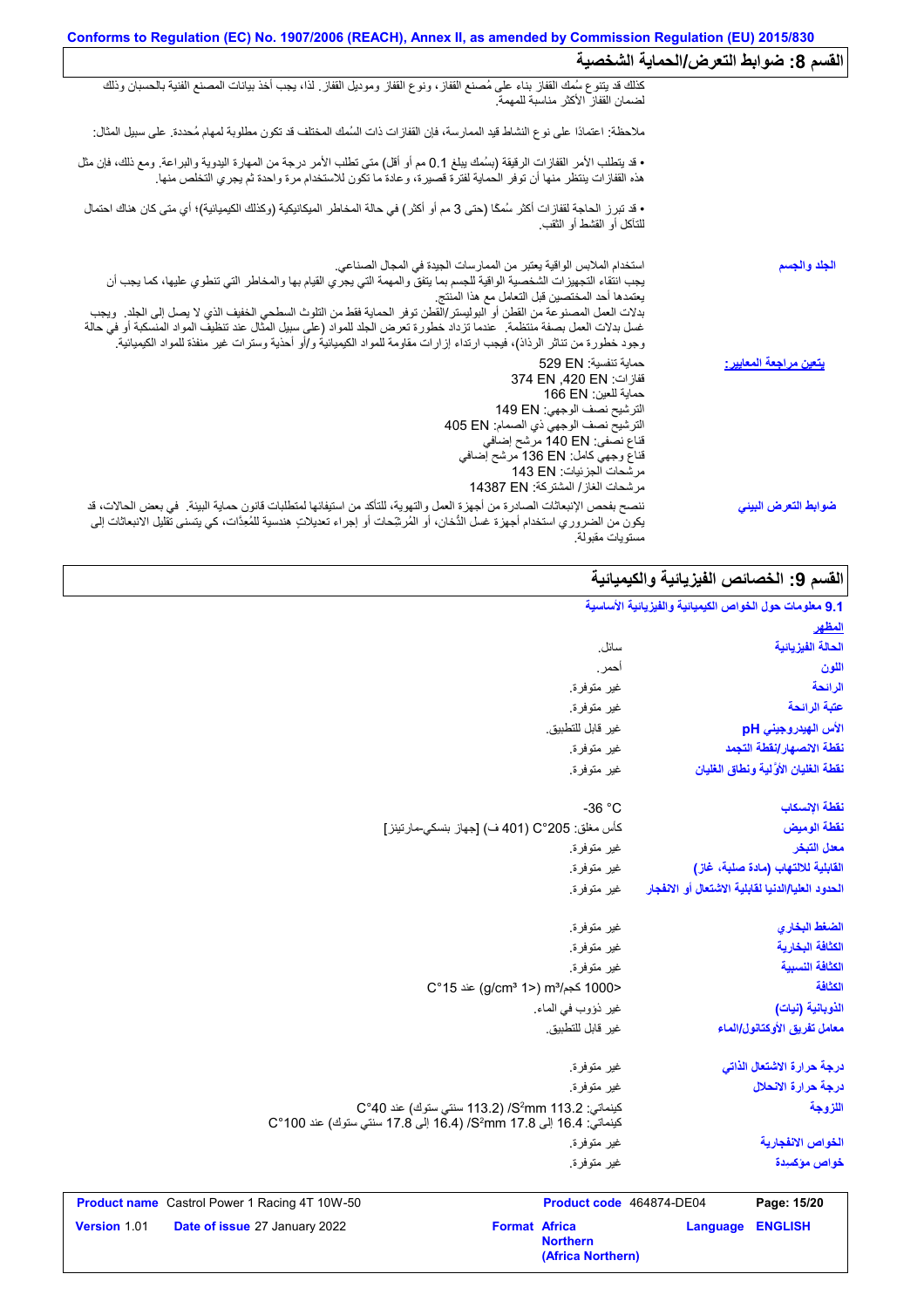# **9.2 المعلومات الأخرى**

لیس ھناك مزید من المعلومات.

| القسم 10: الثبات الكيميائي والقابلية للتفاعل |  |  |  |
|----------------------------------------------|--|--|--|
|----------------------------------------------|--|--|--|

| 10.1 التفاعلية                | لا تتاح بيانات اختبار أخرى معينة لهذا المنتج.  ارجع إلى الظروف التي يجب تجنبها والمواد غير المتوافقة لمزيد من المعلومات ِ |
|-------------------------------|---------------------------------------------------------------------------------------------------------------------------|
| 10.2 الثبات الكيميائي         | المُنتَج ثابت                                                                                                             |
| 10.3 إمكانية التفاعلات الخطرة | لن تحدث تفاعلات خطرة في ظروف التخزين والاستخدام العادية.<br>لن تحدث بلمرة خطرة في ظروف التخزين والاستخدام العادية.        |
| 10.4 الظروف التي ينبغي تجنبها | يجب تجنب جميع مصادر الاشتعال الممكنة (شرر أو لهب).                                                                        |
| 10.5 المواد غير المتوافقة     | نتفاعل أو غير متطابقة مع المواد التالية: مواد مؤكسدة.                                                                     |
| 10.6 نواتج الانحلال الخطرة    | في ظروف التخزين والاستخدام العادية، من غير المنتظر أن تتولُّد نواتج تحلَّل خطِرة.                                         |

|  | القسم 11: المعلومات السمومية |  |
|--|------------------------------|--|
|  |                              |  |

| 11.1 معلومات حول الآثار السمية                      |                                                                                                                                                                                                                                                                                                                                                                                        |
|-----------------------------------------------------|----------------------------------------------------------------------------------------------------------------------------------------------------------------------------------------------------------------------------------------------------------------------------------------------------------------------------------------------------------------------------------------|
| <u>تقديرات السمية الحادة</u>                        |                                                                                                                                                                                                                                                                                                                                                                                        |
| N/A                                                 |                                                                                                                                                                                                                                                                                                                                                                                        |
| معلومات عن سُبُل التعرض المرجحة                     | سُبُل الدخول المُرتقَبَة: جلدي, استنشاق.                                                                                                                                                                                                                                                                                                                                               |
| <u>آثار صحبة حادة كامنة</u>                         |                                                                                                                                                                                                                                                                                                                                                                                        |
| استنشاق                                             | استنشاق الأبخرة في الظروف المحيطة لا يمثل مشكلة في المعتاد، وذلك لانخفاض ضغط الأبخرة.                                                                                                                                                                                                                                                                                                  |
| الابتلاع                                            | لا توجد تأثيرات شديدة أو مخاطر حرجة معروفة.                                                                                                                                                                                                                                                                                                                                            |
| ملامسة الجلد                                        | يزيل دهون الجلد. قد تسبب جفاف الجلد وتهيُّجه.                                                                                                                                                                                                                                                                                                                                          |
| ملامسة العين                                        | لا توجد تأثيرات شديدة أو مخاطر حرجة معروفة.                                                                                                                                                                                                                                                                                                                                            |
| أعراض متعلقة بالخواص السمية والكيميائية والفيزيانية |                                                                                                                                                                                                                                                                                                                                                                                        |
| استنشاق                                             | ليست هناك بيانات معينة                                                                                                                                                                                                                                                                                                                                                                 |
| الابتلاع                                            | ليست هناك بيانات معينة.                                                                                                                                                                                                                                                                                                                                                                |
| ملامسة الجلد                                        | الأعراض الضائرة قد تشمل ما يلي:                                                                                                                                                                                                                                                                                                                                                        |
|                                                     | الجفاف                                                                                                                                                                                                                                                                                                                                                                                 |
|                                                     | التشقق                                                                                                                                                                                                                                                                                                                                                                                 |
| ملامسة العين                                        | ليست هناك بيانات معينة                                                                                                                                                                                                                                                                                                                                                                 |
|                                                     | التأثيرات المتأخرة والفورية وكذلك التأثيرات المزمنة نتبجة للتعرض القصير والطويل الأمد                                                                                                                                                                                                                                                                                                  |
| استنشاق                                             | التعرض الزائد لاستنشاق الجزيئات المتطايرة في الهواء أو الإيروسولات قد يتسبب في تهيج الجهاز التنفسى.                                                                                                                                                                                                                                                                                    |
| الابتلاع                                            | ابتلاع كميات كبيرة يمكن أن يؤدي إلى الغثيان والإسهال.                                                                                                                                                                                                                                                                                                                                  |
| ملامسة الجلد                                        | الملامسة بشكل متكرر أو لفترات طويلة يمكن أن تتسبب في إزالة الدهون من الجلد وتتسبب في تهيجات وتشققات و/أو التهابات جلدية.                                                                                                                                                                                                                                                               |
| ملامسة العين                                        | هناك خطورة محتملة من حدوث لسعة عابرة أو احمرار عابر في حالة حدوث ملامسة العين بشكل عرضي.                                                                                                                                                                                                                                                                                               |
| آثار صحية مزمنة كامنة                               |                                                                                                                                                                                                                                                                                                                                                                                        |
| علمة                                                | زيوت المحركات المستعملة<br>نواتج الاحتراق التي تنتج من تشغيل محركات الاحتراق الداخلي تلوث زيت المحرك أثناء الاستخدام. وقد يحتوي زيت المحرك<br>المستعمل على مكونات خطيرة من الممكن ان تتسبب في سرطان الجلد.  لذلك يجب تجنب ملامسة جميع أنواع وماركات زيوت<br>المحركات المستعملة بشكل متكرر أو لفترات طويلة، ويُجب الالتزام بالمواصفات القياسية العالية للنظافة الصحية على مستوى الأفراد |
|                                                     |                                                                                                                                                                                                                                                                                                                                                                                        |
| السرطنة                                             | لا توجد تأثيرات شديدة أو مخاطر حرجة معروفة.                                                                                                                                                                                                                                                                                                                                            |
| التأثير على الجينات                                 | لا توجد تأثيرات شديدة أو مخاطر حرجة معروفة.                                                                                                                                                                                                                                                                                                                                            |
| التأثيرات النمائية                                  | لا توجد تأثيرات شديدة أو مخاطر حرجة معروفة.                                                                                                                                                                                                                                                                                                                                            |

|                     | <b>Product name</b> Castrol Power 1 Racing 4T 10W-50 |                      | <b>Product code</b> 464874-DE04      |                  | Page: 16/20 |
|---------------------|------------------------------------------------------|----------------------|--------------------------------------|------------------|-------------|
| <b>Version 1.01</b> | <b>Date of issue 27 January 2022</b>                 | <b>Format Africa</b> | <b>Northern</b><br>(Africa Northern) | Language ENGLISH |             |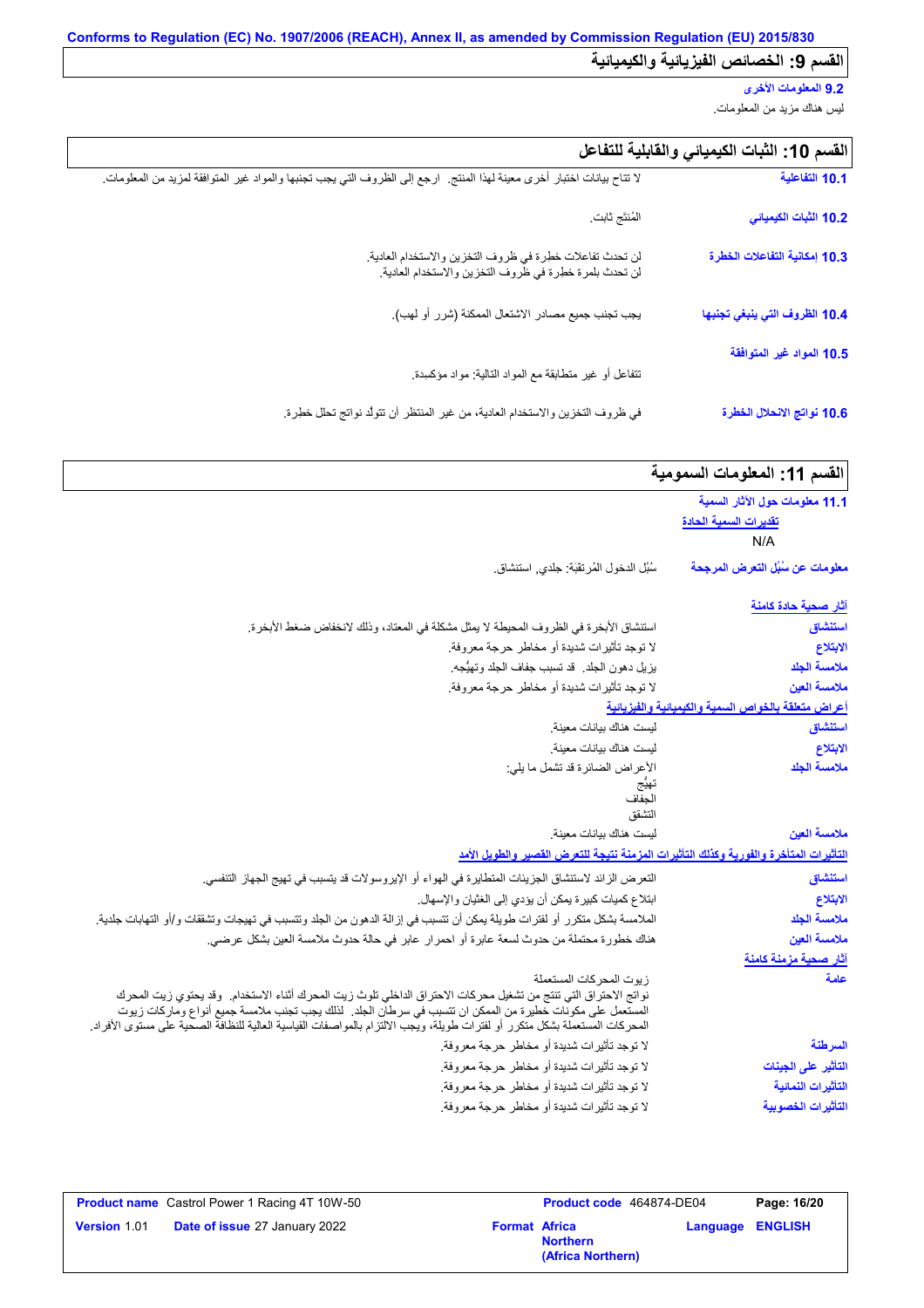| القسم 12: المعلومات الإيكولوجية                                            |                                                                                                                                                                                                                                                                                                                                                                      |
|----------------------------------------------------------------------------|----------------------------------------------------------------------------------------------------------------------------------------------------------------------------------------------------------------------------------------------------------------------------------------------------------------------------------------------------------------------|
| 12.1 السعية<br>الأخطار البينية                                             | غير مُصنَّفة كمادة خطِر ة                                                                                                                                                                                                                                                                                                                                            |
|                                                                            |                                                                                                                                                                                                                                                                                                                                                                      |
| 12.2 الثبات والتحلل                                                        |                                                                                                                                                                                                                                                                                                                                                                      |
| يُتوقع أن يكون قابلاً للتحلل الحيوي.                                       |                                                                                                                                                                                                                                                                                                                                                                      |
| 12.3 الفدرة على التراكم الأحياني                                           |                                                                                                                                                                                                                                                                                                                                                                      |
| لايُتوقع أن يتر اكم هذا المنتَج حيوياً في البيئة من خلال السلاسل الغذائية. |                                                                                                                                                                                                                                                                                                                                                                      |
| 12.4 القابلية على التحرك عبر التربة                                        |                                                                                                                                                                                                                                                                                                                                                                      |
| مُعامل تقاسم التربة/الماء (Koc)                                            | غير متوفرة.                                                                                                                                                                                                                                                                                                                                                          |
|                                                                            |                                                                                                                                                                                                                                                                                                                                                                      |
| التحركية                                                                   | المواد المنسكبة يمكن أن نتوغل في التربة ونتسبب في تلوث المياه الجوفية.<br>12.5 نتائج مأخوذة من تقييم الـ PBT (البقاء والسمية والتراكم البيولوجي) والـ vPvB (البقاء الشديد والتراكم البيولوجي الشديد)<br>المنتج لا يُلبي معايير ثبات المواد والتراكمية الأحيانية والسمية PBT أو معايير شدة الثنراكمية الأحيانية وفق لانحة المجلس الأوروبي رقم 1907/2006، الملحق XIII. |
| 12.6 التأثيرات الضارة الأخرى<br>معلومات بينية أخرى                         | This mixture does not contain any substances that are assessed to be a PBT or a vPvB.<br>قد تتسبب السوائل المنسكبة في تكوين طبقة على أسطح الماء، وقد تتسبب في ضرر مادي للكائنات الحية. وقد يتم إعاقة نقل الإكسجين<br>أبضّاً.                                                                                                                                         |
|                                                                            | القسم 13: الاعتبارات المتعلقة بتصريف المواد والتخلص منها                                                                                                                                                                                                                                                                                                             |
| 13.1 طرق مُعالجة النفاية                                                   |                                                                                                                                                                                                                                                                                                                                                                      |
| المنتج                                                                     |                                                                                                                                                                                                                                                                                                                                                                      |
| طرق التخلص السليم من النفاية                                               | إذا أمكن، قم بتحضير المنتج لإعادة تدويره.  يجب أن يتم التخلص من المواد بمعرفة شخص معتمد / جهة معتمدة للتخلص من النفايات<br>وفقًا للقواعد المحلية.                                                                                                                                                                                                                    |
| نفاية خطرة                                                                 | نعم.                                                                                                                                                                                                                                                                                                                                                                 |
| فَانِمة النفايات الأوروبية (EWC)                                           |                                                                                                                                                                                                                                                                                                                                                                      |
| كود النفاية<br>13 02 05'                                                   | تعيين النفاية<br>يوت معدنية الأساس غير مُكلورة للتزليق وللمحركات والتروس                                                                                                                                                                                                                                                                                             |

| طرق التخلص السليم من النفاية | إذا أمكن، قم بتحضير المنتج لإعادة تدويره. يجب أن يتم التخلص من المواد بمعرفة شخص معتمد / جهة معتمدة للتخلص من النفايات<br>وفقًا للقواعد المحلية.                                                                               |
|------------------------------|--------------------------------------------------------------------------------------------------------------------------------------------------------------------------------------------------------------------------------|
| الاحتياطات الخاصة            | لابد أن يجري التخلص من هذا المنتج وحاويته بطريقة آمنة. قد تظل بعض رواسب المنتج عالقة بالحاويات الفارغة أو فمصانها. تجنب<br>تناثر المادة المنسكبة وجريانها السطحي ووصولها إلى التربة و المجاري المائية والبالوعات ومجاري الصرف. |
| المراجع                      | اللجنة EU/2014/955<br>التوجيه EC/2008/98                                                                                                                                                                                       |

|                                               | <b>ADR/RID</b>                                   | <b>ADN</b>               | <b>IMDG</b>                   | <b>IATA</b>                                          |
|-----------------------------------------------|--------------------------------------------------|--------------------------|-------------------------------|------------------------------------------------------|
| 14.1 رقم الأمم المتحدة                        | غير مقننة.                                       | غير مقننة.               | غير مقننة.                    | غير مقننة.                                           |
| 14.2 اسم الشحن الصحيح<br>الخاص بالأمم المتحدة |                                                  |                          |                               |                                                      |
| 14.3 فَنَة/فَنات مخاطر<br>النقل               |                                                  |                          |                               |                                                      |
| 14.4 مجموعة التعبنة                           |                                                  | $\overline{\phantom{a}}$ | ۰                             |                                                      |
| 14.5 الأخطار البينية                          | لا.                                              | .Y                       | .Y                            | لا.                                                  |
| Page: 17/20                                   | Product code 464874-DE04                         |                          |                               | <b>Product name</b> Castrol Power 1 Racing 4T 10W-50 |
| <b>ENGLISH</b>                                | Language<br><b>Northern</b><br>(Africa Northern) | <b>Format Africa</b>     | Date of issue 27 January 2022 | Version 1.01                                         |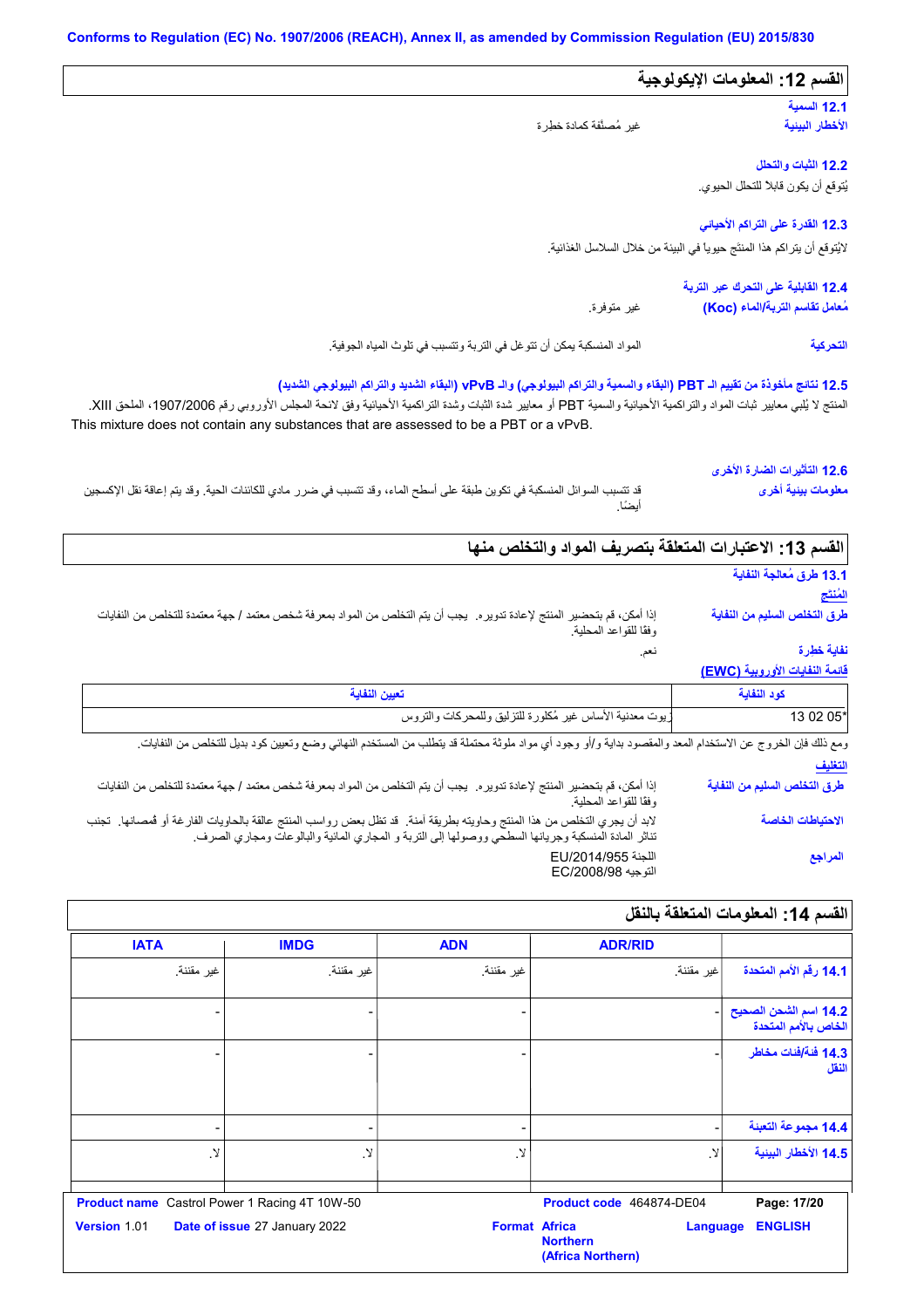**Conforms to Regulation (EC) No. 1907/2006 (REACH), Annex II, as amended by Commission Regulation (EU) 2015/830 القسم :14 المعلومات المتعلقة بالنقل** غیر متوفرة. غیر متوفرة. **معلومات إضافیة** - - - - **14.6 احتیاطات خاصة للمُستخدم 14.7 النقل سائباً بحسب اتفاقیات المنظمة البحریة الدولیة (IMO( اللوائح الوطنیة لوائح أخرى** تقوم الشركة، كما ھو موضح في القسم ،1 ببیع ھذا المنتَج في الاتحاد الأوروبي وفقًا لمتطلبات ھیئة REACH الحالیة. القسم 15: المعلومات التنظيمية **15.1 تشریع/لوائح السلامة والصحة والبیئة الخاصة بالمادة أو الخلیط تنظیم (المجلس الأوروبي) رقم 1907/2006 (تسجیل الكیماویات وتقییمھا وترخیصھا REACH( المُلحق الرابع عشر؛ قائمة المواد الخاضعة للترخیص مواد مُقلقة للغایة** لم یُدرج أيٌ من المكونات. نقوم الشركة، كما هو موضح في ال<br>جميع المكونات تحمل الصفة "فعالم<br>مُكوِّن واحد على الأقل غير مُدرَ ج.<br>كافة المُكوِّنات مُدرجة بالقانمة أو مُ كافة المُكوِّنات مُدرجة بالقائمة أو مُستثناة منھا. كافة المُكوِّنات مُدرجة بالقائمة أو مُستثناة منھا. كافة المُكوِّنات مُدرجة بالقائمة أو مُستثناة منھا. جمیع المكونات تحمل الصفة "فعالة" أو الصفة "مستثناة". كافة المُكوِّنات مُدرجة بالقائمة أو مُستثناة منھا. كافة المُكوِّنات مُدرجة بالقائمة أو مُستثناة منھا. كافة المُكوِّنات مُدرجة بالقائمة أو مُستثناة منھا. **مواد مستنفدة للأوزون (/1005/2009EU(** قائمة الفلبين (<br>مغزون تايوان<br>مغزاد مستن<mark>فدة</mark><br>لم تر د بالقائمة.<br>لم تر د بالقائمة. **الموافقة المسبقة عن علم (PIC) (/649/2012EU(** رافات المست<u>نفدة المريضة المريضة المريضة المريضة المريضة المريضة المريضة المريضة المريضة المريضة المريضة المريضة ا</u><br>المريض المريضة المسير<br>المريض المريضة المريضة<br>المريضة المريضة **توجیھ سیفیسو** ھذا المنتج لا یحكمھ التوجیھ سیفیسو. لم یُدرج أيٌ من المكونات. **المُلحق الرابع عشر الوضع وفق REACH) النظام المتعلق بتسجیل وتقییم وترخیص المواد الكیماویة) قائمة الولایات المتحدة (TSCA b8( مخزون أسترالیا (AICS( قائمة كندا قائمة الصین (IECSC( قائمة الیابان (CSCL( قائمة كوریا (KECI( قائمة الفلبین (PICCS( مخزون تایوان من المواد الكیمیائیة (TCSI) فرنسا 15.2 تقییم مأمونیة الكیماویات**

تم إجراء تقییم سلامة كیمیائیة لواحدة أو أكثر من مواد ھذا المزیج. لم یتم إجراء تقییم سلامة كیمیائیة لھذا المزیج نفسھ.

| القسم 16: المعلومات الأخرى |                                           |                                                                                               |                                                      |                     |
|----------------------------|-------------------------------------------|-----------------------------------------------------------------------------------------------|------------------------------------------------------|---------------------|
| الاختصار ات                |                                           | الـ ADN = اللوائح الأوروبية الخاصة بالنقل الدولي للبضائع الخطيرة عبر المجاري المائية الداخلية |                                                      |                     |
|                            |                                           | الـ ADR = الاتفاقية الأور وبية المتعلقة بنقل البضائع الخطير ة الدولي بر ا                     |                                                      |                     |
|                            | ATE = تقدبر   السمبة الحادة               |                                                                                               |                                                      |                     |
|                            | الـ BCF = مُعامل التركز  الحيو ي          |                                                                                               |                                                      |                     |
|                            | CAS = خدمة الملخصات الكبمبائبة            |                                                                                               |                                                      |                     |
|                            |                                           | CLP = تنظيم التصنيف والتوسيم والتعبئة [لائحة (EC) رقم 1272/2008]                              |                                                      |                     |
|                            | الـ CSA = تقييم السلامة الكيماو ية        |                                                                                               |                                                      |                     |
|                            | الـ CSR = تقرير السلامة الكيماوية         |                                                                                               |                                                      |                     |
|                            | الـ DMEL = مستوى التأثير  الأدنى المُشتَق |                                                                                               |                                                      |                     |
|                            | اك DNEL = مستوى عدم التأثير  المُشتق      |                                                                                               |                                                      |                     |
|                            |                                           | EINECS = القائمة الأور وبية للمواد الكبمبائية المتوفر ة تجار با                               |                                                      |                     |
|                            | ES = سبنار بو التعرض                      |                                                                                               |                                                      |                     |
|                            |                                           | بيان EUH = بيان الأخطار الخاصة بتنظيم التصنيف والتوسيم والتعبئة                               |                                                      |                     |
|                            | FWC = فهرس النفاية الأورويية              |                                                                                               |                                                      |                     |
| Page: 18/20                | Product code 464874-DE04                  |                                                                                               | <b>Product name</b> Castrol Power 1 Racing 4T 10W-50 |                     |
| <b>ENGLISH</b><br>Language |                                           | <b>Format Africa</b>                                                                          | <b>Date of issue 27 January 2022</b>                 | <b>Version 1.01</b> |
|                            | <b>Northern</b>                           |                                                                                               |                                                      |                     |
|                            | (Africa Northern)                         |                                                                                               |                                                      |                     |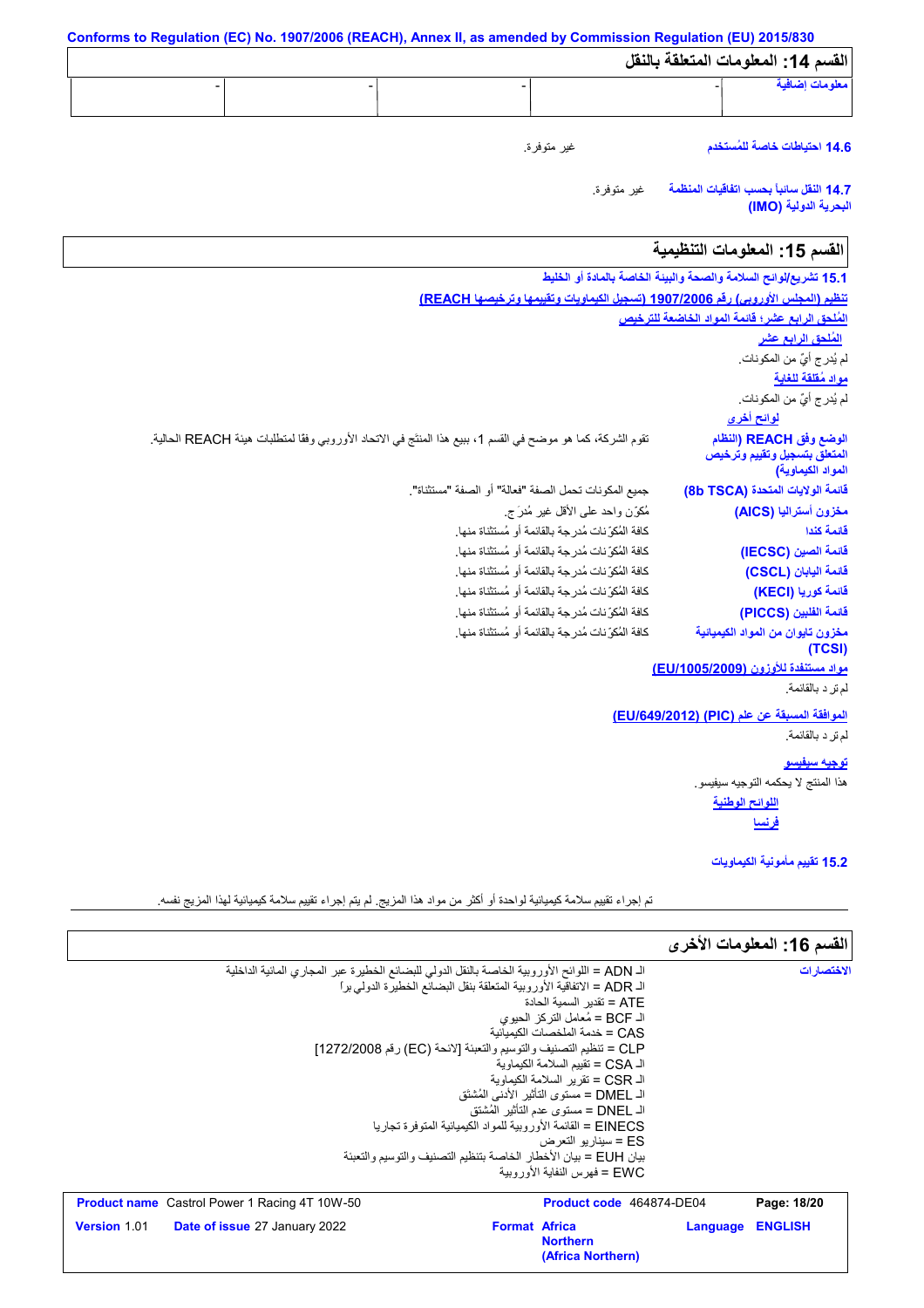#### القسم 16: المعلومات الأخر<sub>ى</sub> GHS = النظام المتوافق عالمیاً لتصنیف وتوسیم المواد الكیمیائیة الـ IATA = رابطة النقل الجوي الدولي الـ IBC = حاویة سوائب وسیطة الـ IMDGا = البحریة الدولیة للبضائع الخطِرة LogPow = لوغاریتم معامل تجزئة الأوكتانول/الماء الـ MARPOL = المُعاھدة الدولیة لمنع التلوث الناجم عن السفن، 1973 المُعدَّلة بموجب بروتوكول .1978 ("ماربول" = التلوث البحري) OECD = منظمة التعاون الأقتصادي والتنمیة PBT = باقیة وسامة ومتراكمة بیولوجیا الـ PNEC = تركُّز عدم التأثیر المُتوقَّع REACH = التنظیم المتعلق بتسجیل وتقییم وترخیص المواد الكیماویة [نظام (المفوضیة الأوروبیة) رقم 1907/2006] RID = التنظیمات الدولیة لحمل البضائع الخطرة عبر السكك الحدیدیة RRN = رقم التسجیل في التنظیم المتعلق بتسجیل وتقییم وترخیص المواد الكیماویة (REACH( SADT = درجة حرارة التحلل المتسارع ذاتیاً SVHC = مواد مثیرة لقلق شدید RE-STOT = السمیة الموجھة إلى عضو مستھدف- عند تكرار التعرض SE-STOT = السمیة الموجھة إلى عضو مستھدف - عند التعرض لمرة واحدة TWA = المتوسط الزمني المرجح UN = الأمم المتحدة SVHC = مواد مثيرة لقلق شديد<br>STOT-RE = السمية الموجهة إلى .<br>STOT-SE = السمية الموجهة إلى .<br>TWA = المنوسط الزمني المرجح<br>UVCB = مادة هيئرُ ركَّرٌ بُونية مركبة<br>UVCB = مُركب عضوي مُتطاير vPvB = شدید البقاء وشدید التراكم البیولوجي متنوع = قد يحتوي على واحد أو أكثر من المكونات التالية 64741-88-64706-23 RRN / 64741-89-6 / 64741-89-6 / /64741-96-4 ,01-2119487081-40 RRN / 64741-95-3 ,01-2119487067-30 RRN / 64742-44-5 ,01-2119488707-21 RRN / 64742-01-4 ,01-2119483621-38 RRN / 64742-53-6 ,01-2119467170-45 RRN / 64742-52-5 ,64742-45-6 ,01-2119985177-24 RRN / 64742-55-8 ,01-2119484627-25 RRN / 64742-54-7 ,01-2119480375-34 RRN / 64742-57-0 ,01-2119480132-48 RRN / 64742-56-9 ,01-2119487077-29 RRN ,64742-63-8 ,01-2119480472-38 RRN / 64742-62-7 ,64742-58-1 ,01-2119489287-22 RRN / 72623-85-9 ,01-2119487080-42 RRN / 64742-70-7 ,01-2119471299-27 RRN / 64742-65-0 / 72623-87-1 ,01-2119474878-16 RRN / 72623-86-0 ,01-2119555262-43 RRN 01-2119474889-13 RRN

**الإجراء المُستخدم لاشتقاق التصنیف بحسب تنظیم (المفوضیة الأوروبیة) رقم 1272/2008 [النظام المتوائم عالمیاً (GHS(/التصنیف والوسم والتعبئة (CLP[(**

| التبرير     | التصنيف                                                                                                                          |
|-------------|----------------------------------------------------------------------------------------------------------------------------------|
|             | غير مُصنَّفة.                                                                                                                    |
| H304        | نص بيانات الأخطار المُختصرة كاملاً<br>قد يكون مميناً إذا ابتلع ودخل المسالك الهوائية.                                            |
| Asp. Tox. 1 | نص التصنيفات كاملأ [التصنيف والوسم<br>خطر السمية بالشفط - الفئة 1<br>والتعبئة (CLP)/ النظام المتوائم<br>عالمياً (GHS)]<br>للسيرة |
|             | تاريخ الإصدار / تاريخ المراجعة<br>27/01/2022.<br>تاريخ الإصدار السابق                                                            |
|             | <b>Product Stewardship</b><br>من إعداد                                                                                           |
|             | تشير إلى معلومات تم تغيير ها مقارنة بالنسخة التي سبق إصدار ها.                                                                   |

#### **ملاحظة للقاريء الكریم**

تم اتخاذ جمیع الخطوات المعقولة لضمان دقة نشرة البیانات هذه والمعلومات المتعلقة بالصحة والأمان والبیئة حسب البیانات الموضحة أدناه. لا یوجد ضمان أو تفویض، صریح أو ضمني، بشأن دقة أو اكتمال البیانات والمعلومات الواردة في نشرة البیانات ھذه.

تسري البیانات والنصائح المعطاة في حالة بیع المنتج للتطبیق المنكور التارستان التاریخ الاستخدام المنتج في غیر التطبیقات المذكور أو التطبیقات المذكورة دون طلب المشورة من شركة BP Group.

يجب على المستخدم تقييم هذا المنتج واستخدامه بشكل آمن بما يتوافق مع جميع القوانين والتشريعات المعمول بها. لا تتحمل شركة Group BP أية مسؤولية عن أي ضرر أو إصابة تنتج عن الاستخدام، أو أي استخدام آخر بخلاف استخدام المنتج المذكور للخامة، أو في حالة علم مراعاة التوصيات، أو المخاطر المتأصلة في طبیعة الخامة. القائمون بشراء المنتج لتوریده إلى طرف ثالث للاستخدام في العمل علیهم اتخاذ جمیع الخطوات اللازمة للتأكد من أن شخص یستخدم المنتج یكون على درایة بالمعلومات الواردة في هذه النشرة. یجب على أصحاب العمل إبلاغ الموظفین لدیھم وغیرھم من الأشخاص المعنیین بالمخاطر الموضحة في ھذه النشرة وعن الاحتیاطات الواجب اتخاذھا. یمكنك الاتصال بشركة BP Group للتأكد من أن ھذا المستند على أحدث وضع. ممنوع منعًا باتًا إجراء تغییر على ھذا المستند.

|                     | <b>Product name</b> Castrol Power 1 Racing 4T 10W-50 |                      | <b>Product code</b> 464874-DE04      |                         | Page: 19/20 |
|---------------------|------------------------------------------------------|----------------------|--------------------------------------|-------------------------|-------------|
| <b>Version</b> 1.01 | <b>Date of issue 27 January 2022</b>                 | <b>Format Africa</b> | <b>Northern</b><br>(Africa Northern) | <b>Language ENGLISH</b> |             |